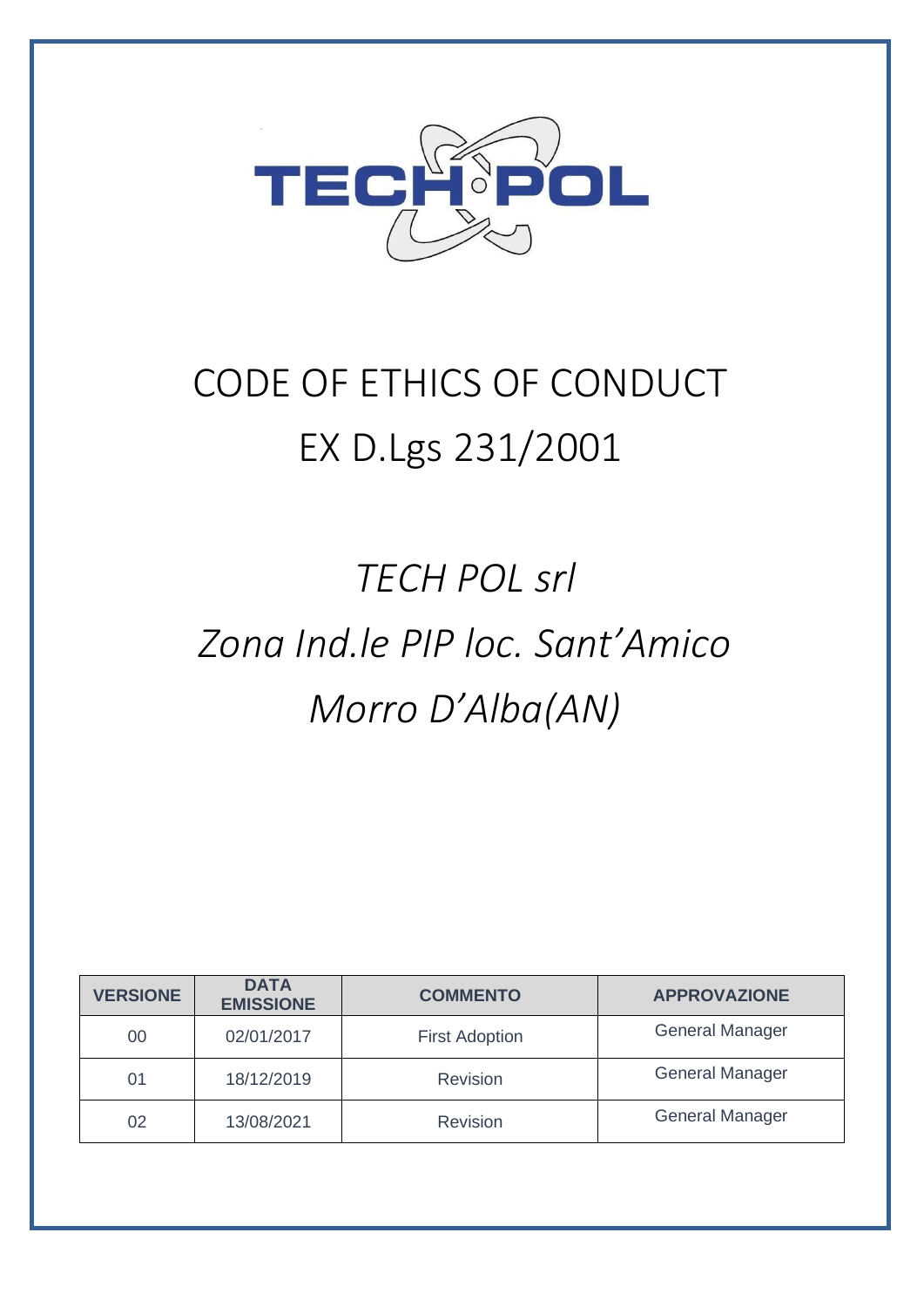

## Summary

| 1.   |                                                                                        |  |
|------|----------------------------------------------------------------------------------------|--|
| 2.   |                                                                                        |  |
| 3.   |                                                                                        |  |
| 4.   |                                                                                        |  |
| 5.   |                                                                                        |  |
| 6.   |                                                                                        |  |
| 7.   |                                                                                        |  |
| 8.   |                                                                                        |  |
| 9.   |                                                                                        |  |
| 10.  |                                                                                        |  |
| 11.  |                                                                                        |  |
| 12.  |                                                                                        |  |
| 13.  |                                                                                        |  |
| 14.  |                                                                                        |  |
| 15.  |                                                                                        |  |
| 16.  | Rules and standards of ethical behavior in the conduct of company activities  12       |  |
| 17.  |                                                                                        |  |
| 18.  |                                                                                        |  |
| 19.  |                                                                                        |  |
| 20.  |                                                                                        |  |
| 21.  |                                                                                        |  |
| 22.  |                                                                                        |  |
| 23.  |                                                                                        |  |
| 24.  |                                                                                        |  |
| 25.  |                                                                                        |  |
| 26.  | Situation of conflict of interest, fair competition, antitrust and anti-corruption  16 |  |
| 27.  |                                                                                        |  |
| 28.  |                                                                                        |  |
| 29.  |                                                                                        |  |
| 30.  |                                                                                        |  |
| 31.  |                                                                                        |  |
| 32.  |                                                                                        |  |
| 33.  |                                                                                        |  |
|      | 33.1                                                                                   |  |
| 33.2 |                                                                                        |  |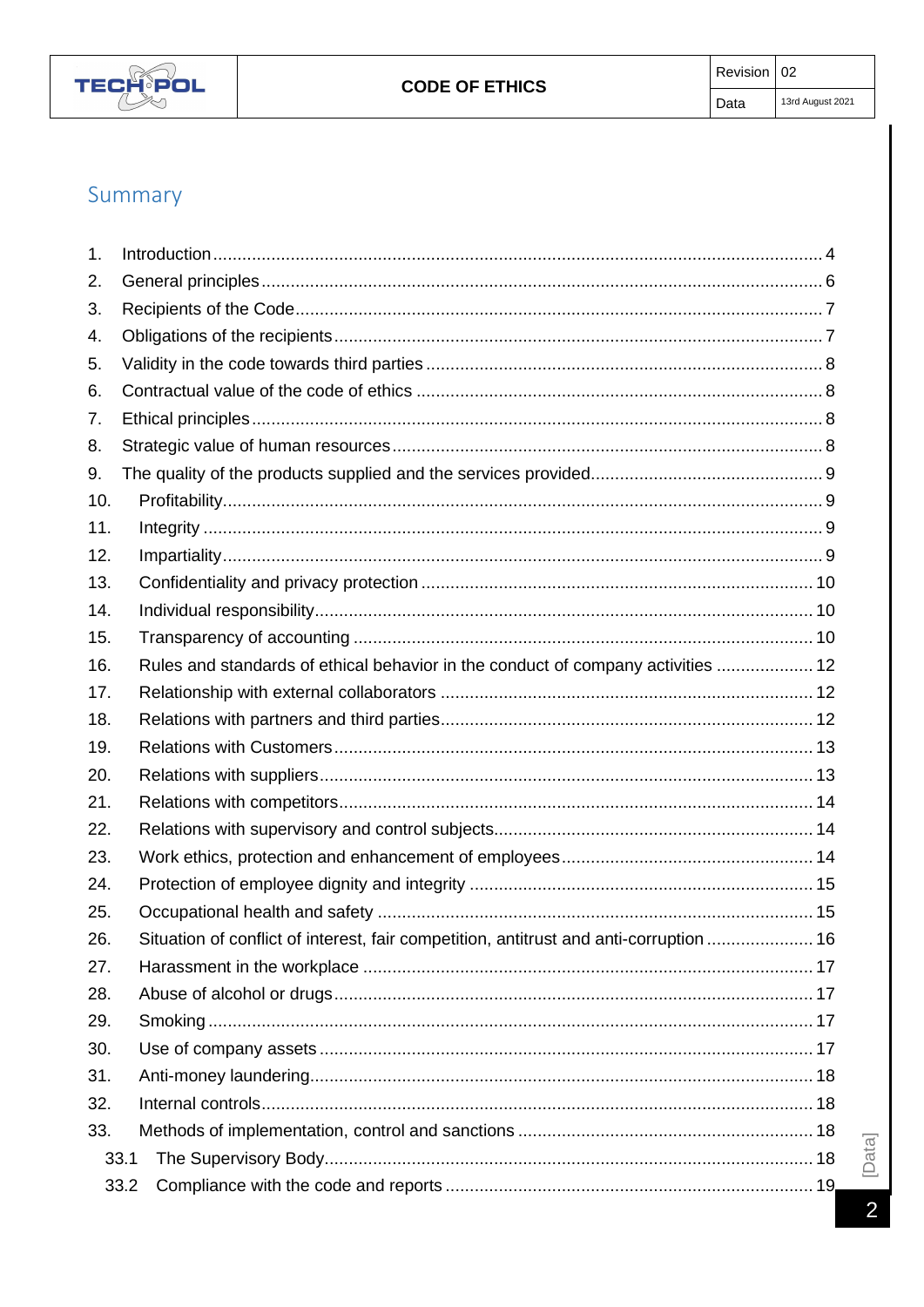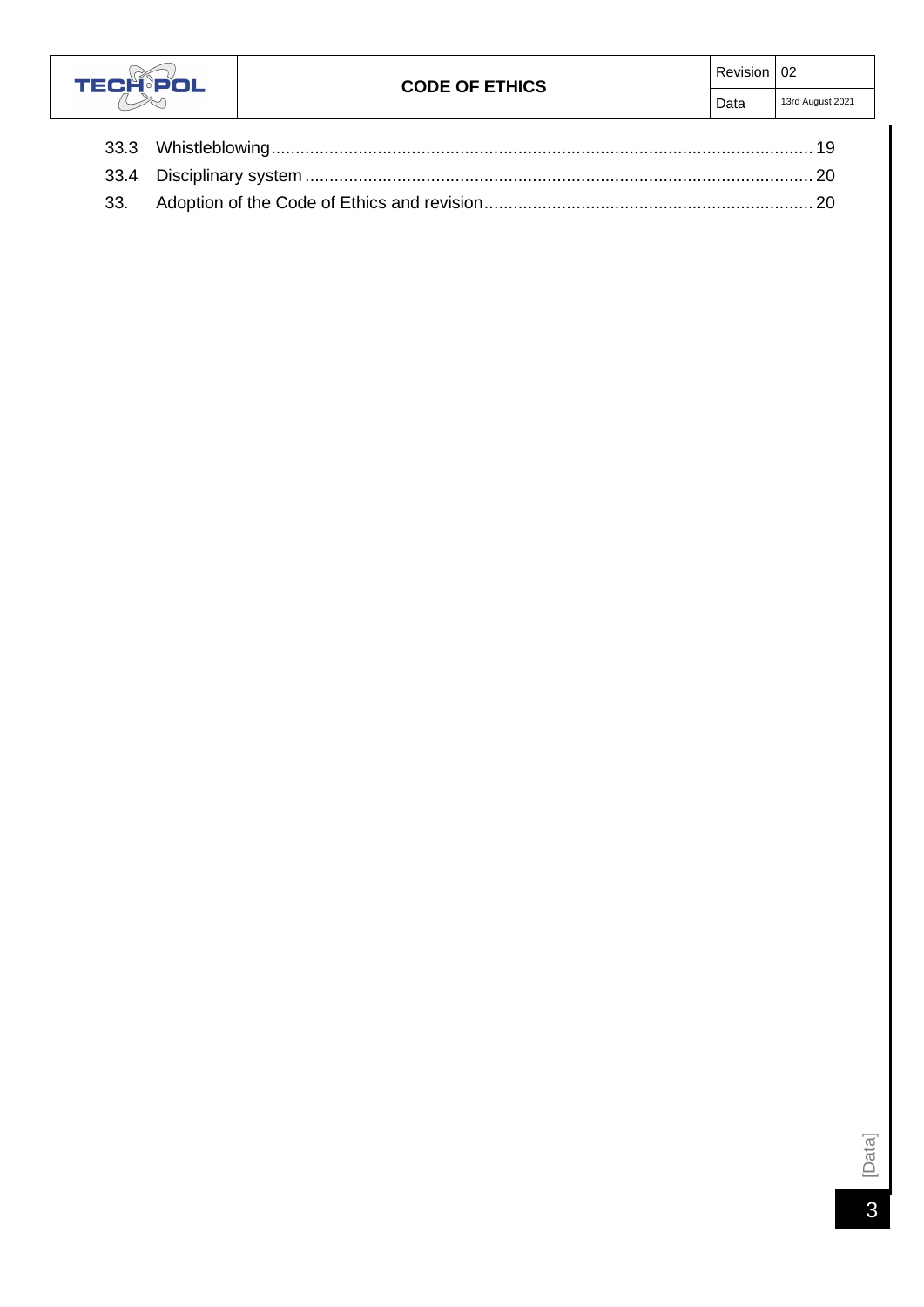

## **1. Introduction**

<span id="page-3-0"></span>TECHPOL SRL through this Code gives evidence of its ethical and legal responsibility with principles that apply to Employees, Collaborators, Company Management and customers except as otherwise established herein and within the limits set by law or by contracts, also in labor law.

The guiding values of TECHPOL are those of:

- − centrality of the person, regardless of their role;
- innovation, understood as a dynamic propensity for change in the search for solutions advanced and effective;
- listening and comparison, because the dialectical relationship and the careful evaluation of considerations, even critical, it is crucial to improve;
- fairness and transparency, which a company cannot ignore;
- − customer satisfaction, without which there are no prospects for the company, especially in market;
- motivation of human resources, which are the determining factor for the success of any organization;
- management by objectives, which is the same reason that led us to this work.

In relation to these values and to protect one's position and image, the expectations of owners and the activity of its employees and collaborators, the Company is sensitive to the need for ensure conditions of fairness and transparency in the conduct of business and activities business.

Compliance with this Code is of significant importance to ensure success and success business development.

This official document expresses the set of rights, duties and responsibilities of the Company towards the "stakeholders" (employees, suppliers, customers, etc.). It aims to recommend, promote or prohibit certain behaviors, beyond and regardless of what is required by law.

TECHPOL hopes for the spontaneous sharing, adherence and dissemination of the Code and prescribes it the observance and application by every person who works on behalf of the Company or who comes in contact with the same, constituting the inspiring principle and the foundation of all that is foreseen in the Model adopted pursuant to art. 6 of Legislative Decree 231/01, which TECHPOL undertakes to apply, strengthen and develop continuously.

The consequence is that any non-compliant behavior, even if, by hypothesis, in the intention of those who implement them, aimed at facilitating the Company, are neither permitted nor tolerated and are to be understood as activities committed to the detriment of the Company.

It is divided into 5 points:

- general provisions, which define the recipients of the Code, the corporate obligations and its personal, the value to be attributed to the Code towards third parties, the contractual value of the Code;
- corporate ethical principles, which define the reference values in the activities;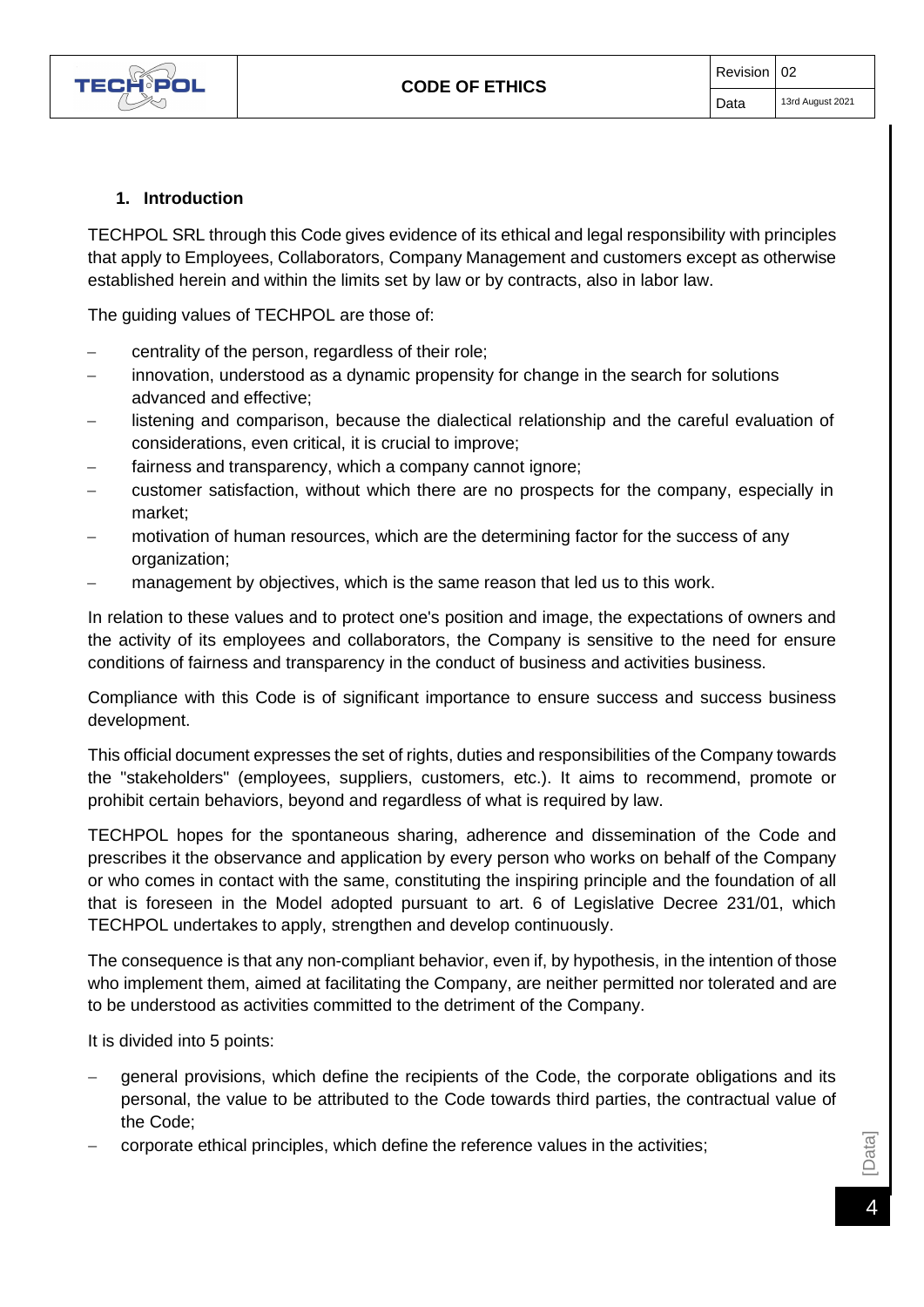

- rules and standards of behavior, which define guidelines that must guide, on based on ethical principles and beyond the observance of the laws, the behavior of all staff, with particular with regard to those who have managerial and control responsibilities;
- work ethic and protection and enhancement of collaborators, in which a focus is made on collaborators as a fundamental resource for business management;
- implementation and control procedures, which describe the mechanisms and bodies set up for implement, monitor and disseminate compliance with and compliance with the Code and ensure its constant update;

The Code is brought to the attention of all employees, collaborators and customers and, in consideration of the volume of its contents, can be consulted on the website [www.tech-pol.com,](http://www.tech-pol.com/) from which it is freely available downloadable.

Compliance with this Code is an integral part of the contractual obligations of the employees of TECHPOL, also pursuant to and for the purposes of art. 2104 CC1 and its violation can constitute a breach of contract and / or a disciplinary offense and, where appropriate, may result in the compensation for any damage caused to TECHPOL from such violation, in accordance with the current legislation and collective agreements applicable from time to time.

The Code is subject to periodic review by the Board of Directors and by of the Supervisory Body set up at TECHPOL pursuant to Legislative Decree no. 231/2001

The auditing activity will take into account the contributions received from the "recipients" of this Code, as well as regulatory changes and the most established national and international practices, as well as of the experience acquired in applying the Code itself.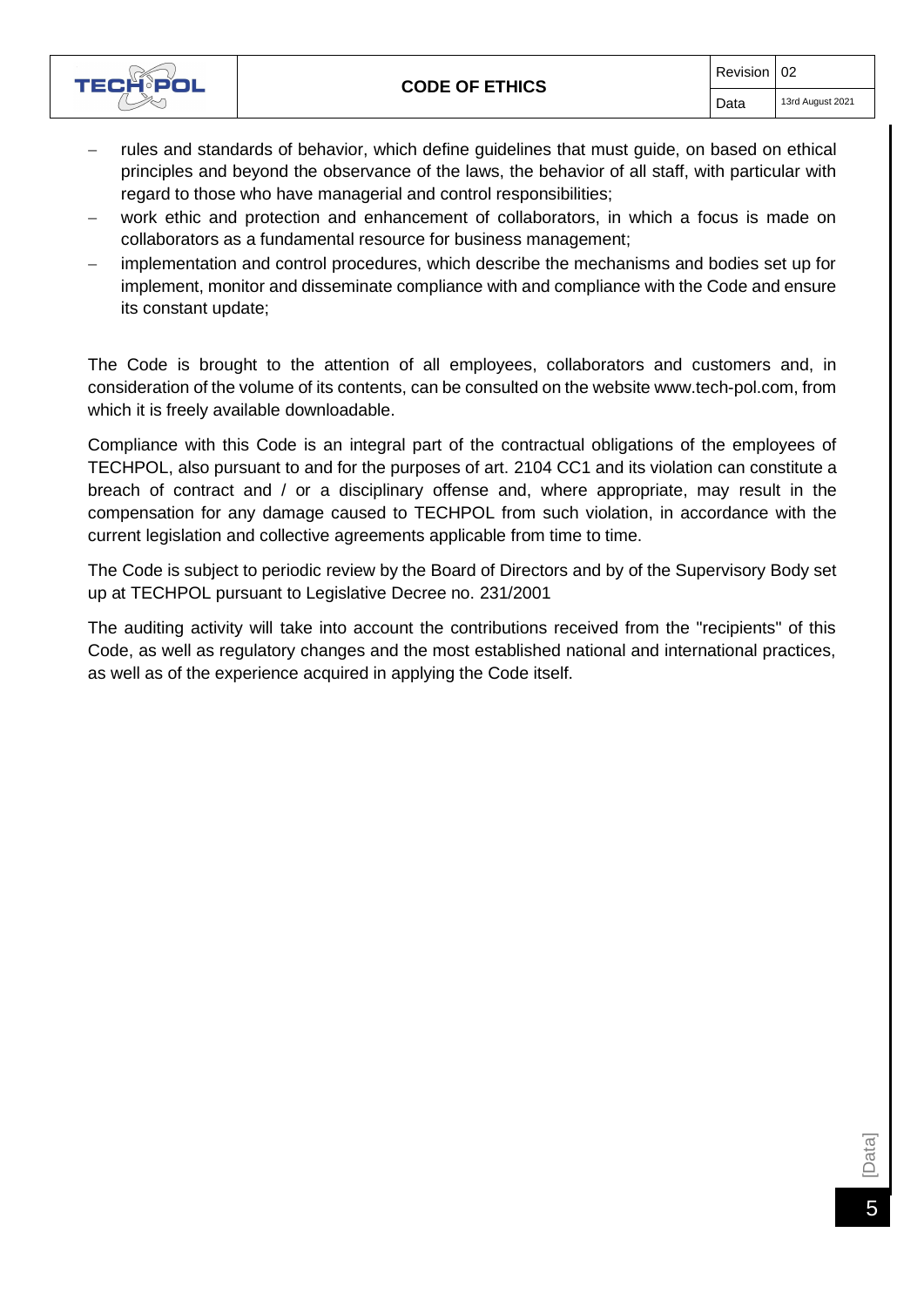

#### **2. General principles**

<span id="page-5-0"></span>In carrying out its business, TECHPOL is inspired by compliance with the law and regulations of the legal system and so all employees must do the same in addition to following the policy for which violations of the law must be avoided in all circumstances.

On this point, particular attention was paid to compliance with Italian Legislative Decree 231/2001, in accordance with which TECHPOL adopted its own Management, Organization and Control Model for the management of its business activities in compliance with which the protocols to prevent the commission of crimes which, by way of non-exhaustive indication, have as their object the following areas of protection:

#### **- Corruption and extortion**

- **- Privacy and data protection**
- **- Confidentiality and disclosure of information**
- **- Protection of intellectual property and copyright**

**- Health and safety in the workplace including working hours / illegal work / harassment and non-discrimination in the workplace, child labour, young workers, slavery, servitude and forced or compulsory labour and human traffick, etc.)**

- **- Freedom of association and collective bargaining**
- **- Wages, salaries and pretend benefits**
- **- Financial responsibility and compliance with financial reporting standards**
- **- Fight against counterfeiting, crimes against industry and trade and fair competition**
- **- Conflicts of interest**
- **- Fight against organized crime**
- **- Environmental protection (protection of the air and soil from pollution)**
- **- Fight against racism and xenophobia**
- **- Control of exports and imports and payment of related customs duties**
- **- Fiscal Responsibility**

#### **- Whistleblowing: Reporting of irregularities and protection against retaliation**

TECHPOL conducts its business in compliance with Community, national and international organizations, rejecting corruption and any illegal practice.

No conduct contrary to current legislation, this Code of Ethics or regulations internal, put in place by the corporate governance bodies, by the company management and - in general - by all employees and collaborators in the execution of the tasks or tasks entrusted, too if motivated by the pursuit of an interest of the Company, it can be considered justified. His occurrence involves the adoption of sanctions against those responsible.

The Company considers the performance of the services by the employees and collaborators according to diligence, competence, professionalism and efficiency also in order to provide customers and subjects with whom it has relationships deriving from carrying out its business, high quality performance such as to ensure the regularity and continuity of the service.

TECHPOL considers the impartiality of treatment a fundamental value in the context of each both internal and external relationship and considers the individual, his values and rights, values to be protected.

The Company considers its image and reputation values which, as a heritage common, must be protected and developed also through full dissemination, sharing and observance of the ethical and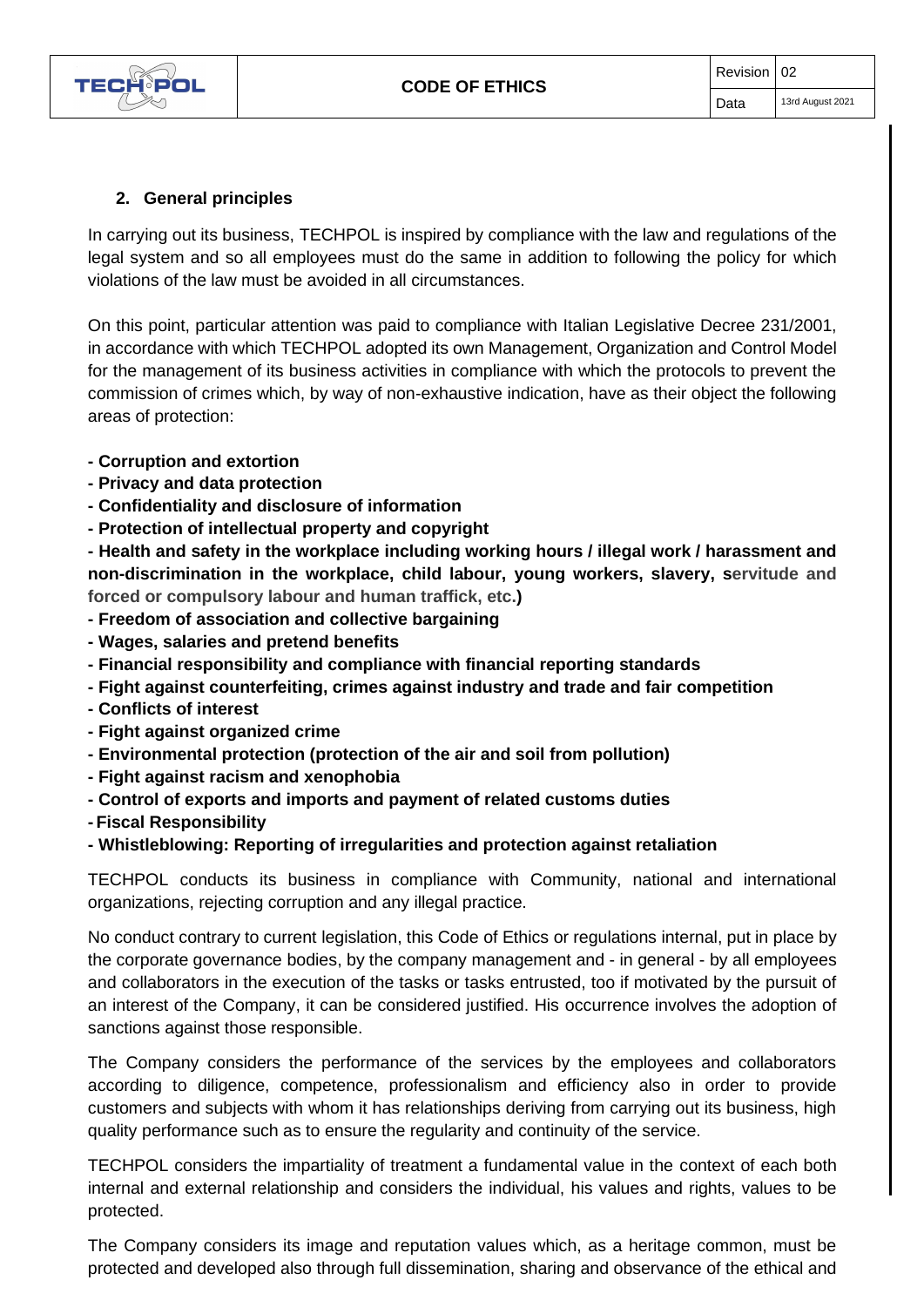

behavioral principles contained in this Code.

All those who act, operate and collaborate in any capacity with TECHPOL Srl have a duty to maintain and have its collaborators and interlocutors behave in compliance with general principles of absolute honesty, loyalty, good faith, fairness and diligence, as well as specific ones obligations that may derive from deontology and, in any case, from those principles deemed due by virtue the context and purpose of its mission.

In no way can the conviction of acting in the interest or for the benefit of the Company justify the adoption of conduct in contrast with the principles indicated in this Code and in the Model.

The Company does not establish or continue business relationships with anyone who expressly refuses to respect the principles of the Code.

TECHPOL is committed to all those involved in the application of this Code to:

- − ensure its timely dissemination, both by making it available to all, and by implementing appropriate measures training programs;
- ensure that all updates and changes are promptly notified of all the Recipients of the Code;
- − prepare appropriate support tools to provide clarification on the interpretation and implementation of the provisions of the Code;
- 
- − adopt adequate procedures for the reporting, investigation and treatment of any violations;<br>
− ensure that those who report violations of the Code are not subject to any form retaliation;<br>
− periodically verify complian ensure that those who report violations of the Code are not subject to any form retaliation;
-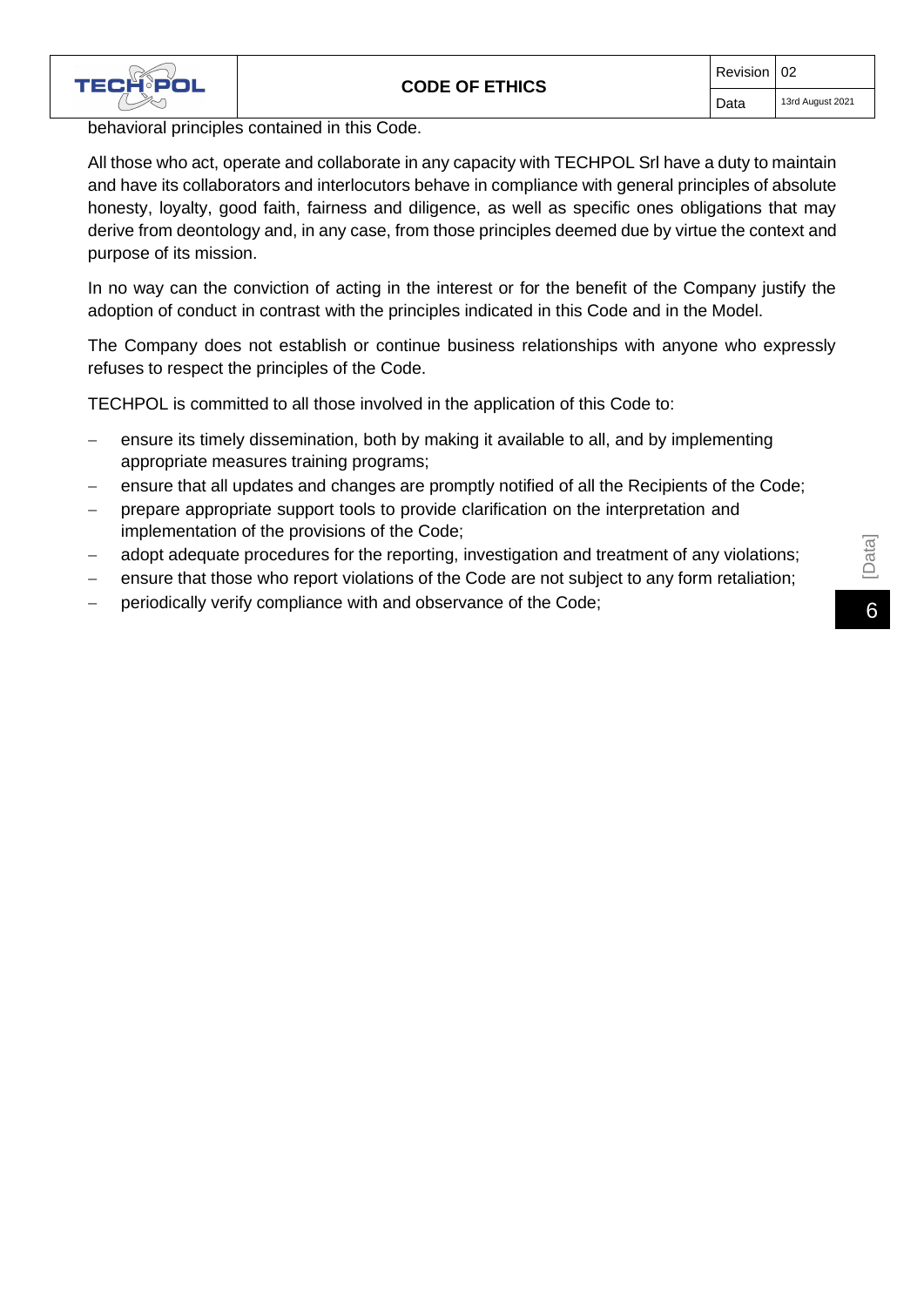

The Code forms part integral to the employment relationship and expresses the essential content of the fiduciary bond between the Company and Collaborators.

All directors, employees and collaborators undertake to:

- act and behave in line with what is indicated in the Code;
- report all violations of the Code as soon as they become aware of them;
- − cooperate in defining and respecting the internal procedures set up for implementation to the Code;
- − consult your manager, or the relevant bodies, in relation to the parts of the Code on which need interpretation or guidance.

#### **3. Recipients of the Code**

<span id="page-7-0"></span>The rules of the Code of Ethics apply without exception to the directors and employees of TECHPOL and to all subjects who, directly or indirectly, permanently or temporarily, they will establish, for any reason, relationships and collaborative relationships, cooperating in carrying out them of its activity and the pursuit of its purposes.

The principles of the Code of Ethics must inspire the members of the Board of Directors in any decision or action relating to business management; likewise the managers, in giving concrete implementation to the management activity, they must be inspired by the same principles, also in order to represent a reference model for employees and collaborators.

#### **4. Obligations of the recipients**

<span id="page-7-1"></span>All actions, operations and negotiations and, in general, the conduct put in place by "Recipients" of this Code in carrying out their work must be based on the principles of honesty, fairness, integrity, transparency, legitimacy, clarity and mutual respect. The "Recipients" undertake to actively collaborate in the verification activities - internal and external - according to current regulations and internal procedures.

All activities must be carried out with commitment and professional rigor. Each "recipient" must provide professional contributions appropriate to the responsibilities assigned and must act in such a way as to protect the prestige and image of the company.

All coordinators and managers must earn respect by adopting personal behavior exemplary, demonstrating efficiency, loyalty and competence, promoting it through his own position within the company and with training by setting one's goals clearly e ambitious and leading by example.

All managers must prove themselves available to their collaborators who wish to bring corporate rules concerns to their attention, address questions or discuss professional or personal matters.

TECHPOL employees, as well as fulfilling the general duties of loyalty, correctness and execution of the employment contract in good faith, must refrain from carrying out competing activities with those of the Company, respect the company rules and abide by the precepts of the Code.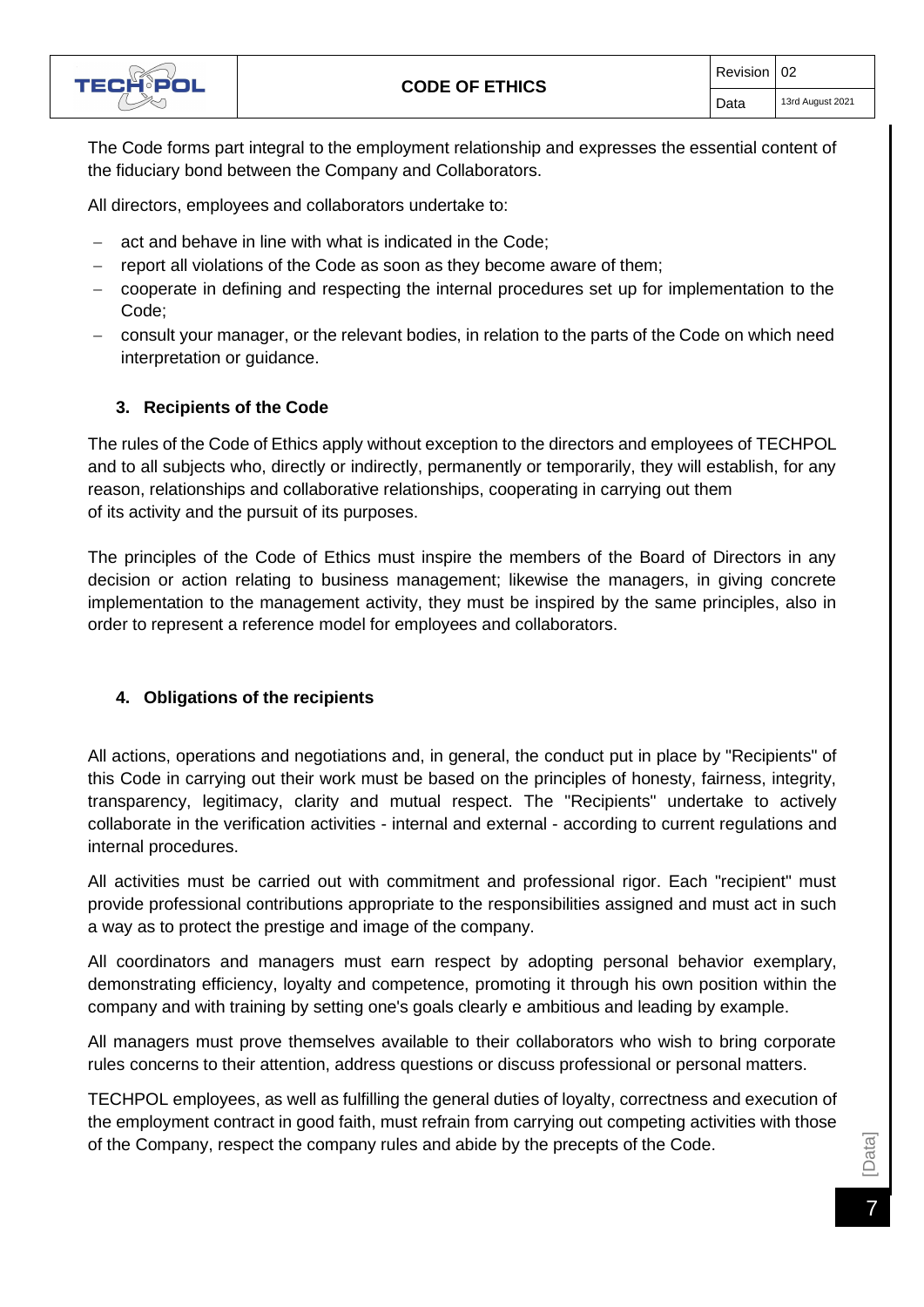

The "recipients" must avoid situations and / or activities that may lead to conflicts of interest with those of the Company or that could interfere with their ability to make decisions impartial, in safeguarding the best interests of the same.

Employees and all those who have collaborative relationships with TECHPOL, are required to adapt their behavior to the provisions and principles of the Code of Ethics, by not assuming initiatives in contrast with the Code itself.

#### **5. Validity in the code towards third parties**

<span id="page-8-0"></span>In relation to third parties, all company personnel, by reason of the responsibilities assigned, will provide:

- − provide adequate information on the commitments and obligations imposed by the Code;
- demand compliance with the obligations that directly concern their business;
- − implement the appropriate internal initiatives and, if within its competence, external in case of failure by third parties to comply with the obligation to comply with the rules of the Code.

#### **6. Contractual value of the code of ethics**

<span id="page-8-1"></span>Compliance with the rules and provisions contained in the Code of Ethics is an integral part and essential of the contractual obligations deriving from subordinate employment relationships, for I employees and contractual regulations, for non-subordinate collaborators.

The violation of the aforementioned rules will constitute a breach of the obligations deriving from the relationship work or collaboration, with all legal or contractual consequences.

#### **7. Ethical principles**

<span id="page-8-2"></span>In relations with third parties, TECHPOL is inspired by principles of loyalty, correctness, transparency and efficiency. Company employees and external collaborators must follow correct behavior in business of interest to the Company, regardless of market competitiveness and importance of the deal treated.

All practices of corruption, fraud, fraud, illegitimate favors, collusive behavior, solicitations (direct and/or through third parties) for personal and career advantages for oneself or for others.

#### **8. Strategic value of human resources**

<span id="page-8-3"></span>Human resources are the great asset of TECHPOL. They constitute its strength, effectiveness, intelligence, reputation and a guarantee for the future.

Only with their full involvement at every level, in teamwork, in sharing objectives, as well as in their protection and promotion, the Company can fulfill its mission.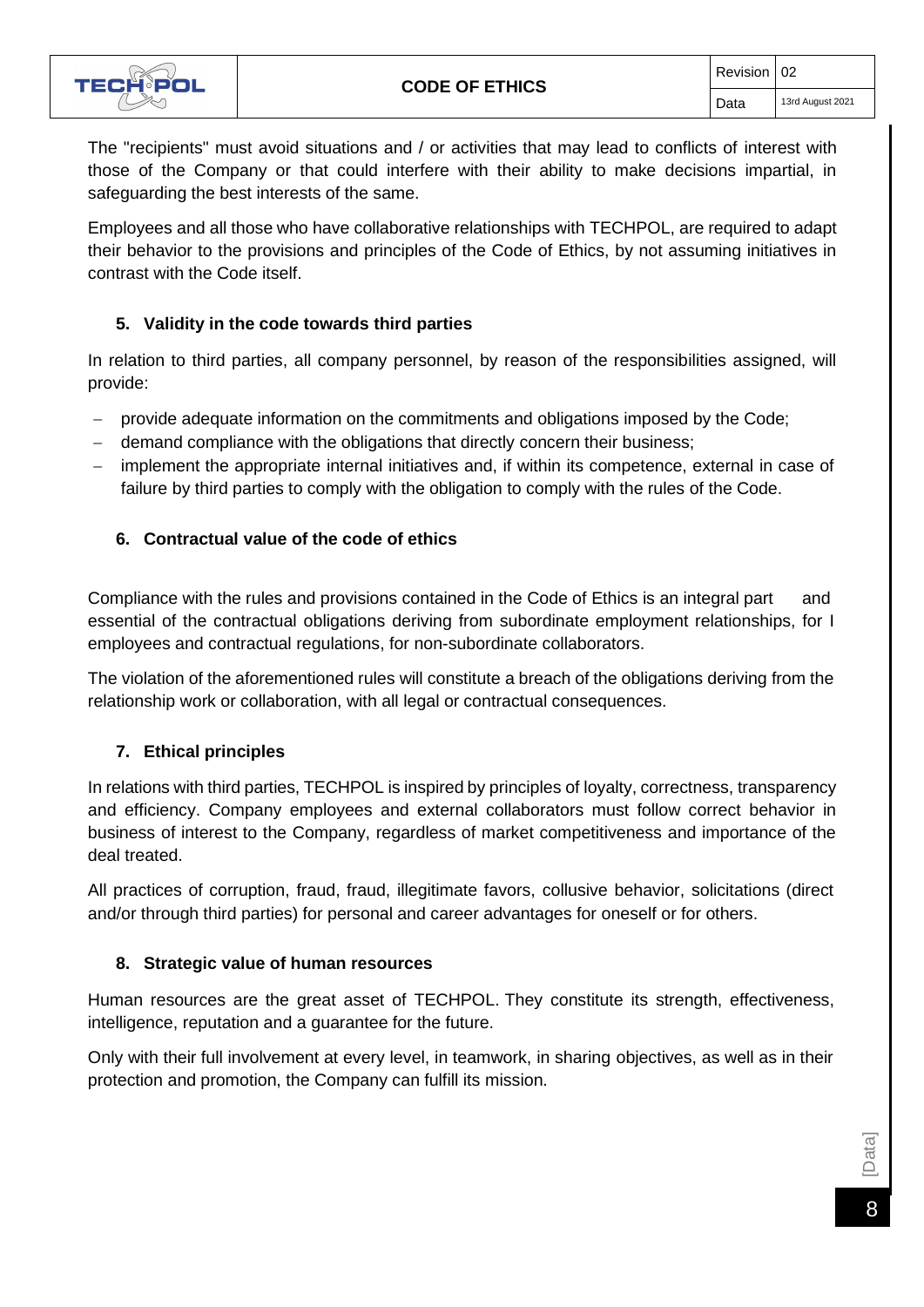

#### <span id="page-9-0"></span>**9. The quality of the products supplied and the services provided**

TECHPOL directs its business to the satisfaction and protection of its customers, guaranteeing that the products supplied and the services provided always match the best existing innovations and ensure the highest degree of effectiveness and quality.

#### **10. Profitability**

<span id="page-9-1"></span>Profitability is a necessary and essential value to guarantee self-sufficiency, development and growth. This represents not only an indicator of the quality of the work carried out and an index of customer satisfaction, but also the measure of the company's ability to operate according to the principles of efficiency and effectiveness.

In any case, the value of profitability must in no way induce the management, the staff employee, external collaborators and commercial partners to the violation of the ethical principles contained in the Code to achieve positive economic results.

#### **11. Integrity**

<span id="page-9-2"></span>Integrity is an important element of the company's assets and is a strong guarantee of commitment civil society towards all the people who work in it, all suppliers, all its Customers and all its stakeholders in general.

Respect for this principle is achieved by applying the law and respecting the rules of moral integrity in every sector of activity and in every circumstance.

TECHPOL does not tolerate violations of this principle and discourages all practices of corruption.

Directors and all company personnel in the exercise of their functions - at different levels of responsibility - they must not make decisions or carry out activities that conflict with interests of the Company or incompatible with the duties of the office.

Situations in conflict with this rule must be immediately communicated to your own any managers or the Supervisory Body.

In particular, management, employees and company collaborators must avoid conflicts of interest between any personal and family economic activities and the duties they perform within the structure to which they belong.

#### **12. Impartiality**

<span id="page-9-3"></span>In relations with its stakeholders, the Company avoids any discrimination based on age, sex, sexuality, health, race, nationality, political opinions and religious beliefs, also does not take into account of recommendations or suggestions of external or internal origin and ensures impartiality and fairness in compliance with the legal and contractual rules and the principles enshrined in this Code.

Any attempt to violate this rule must be communicated to the company structures competent who, where necessary, make the appropriate communications to the Management company or to the Supervisory Body.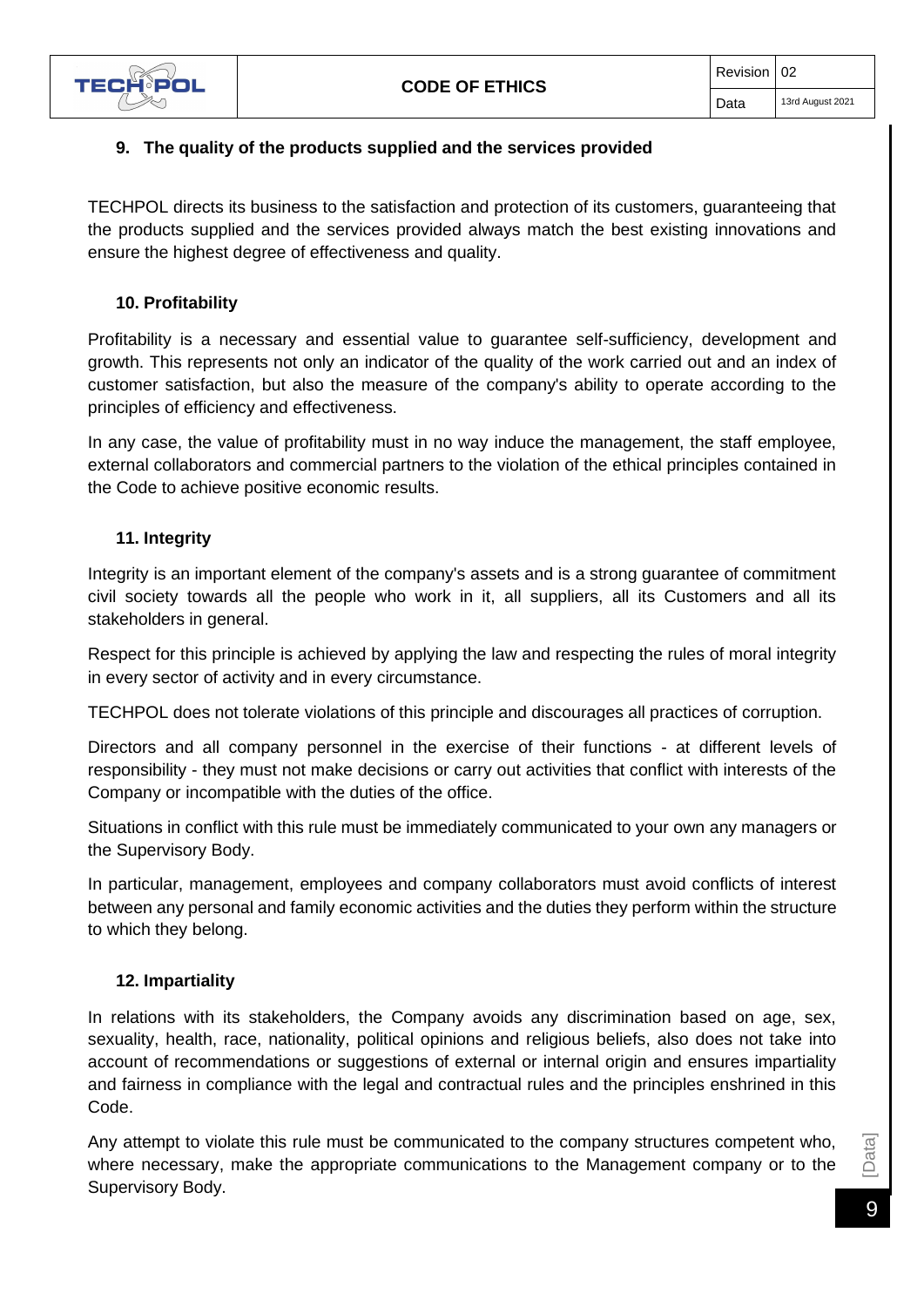

#### **13. Confidentiality and privacy protection**

<span id="page-10-0"></span>Confidentiality is one of the fundamental values to be respected in concrete business operations, as it contributes to the reputation of the company itself.

All personnel, of all levels and levels, and external collaborators are required to comply with this principle even after the termination of the employment relationship. In particular the management, the staff employee and external collaborators must guarantee the confidentiality of information, documents and data which they became aware of during their work and which are considered as belonging to TECHPOL and, as such, cannot be used, communicated or disseminated without specific authorization.

The obligation of confidentiality on the confidential information acquired is also imposed on subjects with to which the Company entertains contractual or other relationships, through specific clauses contractual or by requesting the signing of confidentiality agreements.

Without prejudice to the prohibition to disclose information relating to the organization and production methods of the company or to use it in such a way as to be prejudicial to it, each "recipient" must:

- acquire and process only the data necessary for the performance of its functions;
- − acquire and process the data only within specific procedures;
- keep the data themselves so that it is prevented that other unauthorized users take it knowledge;
- − communicate the data in the context of pre-established procedures and / or with the explicit authorization of the competent functions and in any case after verifying its disclosure;
- associate the data in such a way that any person authorized to have access to it can easily draw a picture that is as precise, exhaustive and truthful as possible.

TECHPOL undertakes to protect the information relating to its employees and third parties generated or acquired internally and in business relationships, and to avoid any misuse of this information.

#### **14. Individual responsibility**

<span id="page-10-1"></span>The quality and strength of the company are the result of the action of all its staff.

Everyone is responsible for the actions taken in carrying out their work.

In addition, for those who perform managerial functions there is also the responsibility to supervise the activity carried out by personnel subject to their management and control.

#### **15. Transparency of accounting**

<span id="page-10-2"></span>TECHPOL is aware of the importance of the transparency, accuracy and completeness of the accounting information and endeavors to have a reliable administrative-accounting system in the correctly represent the management facts and in providing the tools to identify, prevent and manage, as far as possible, risks of a financial and operational nature, as well as of fraud to the detriment of the Company.

The accounting records and the resulting documents must: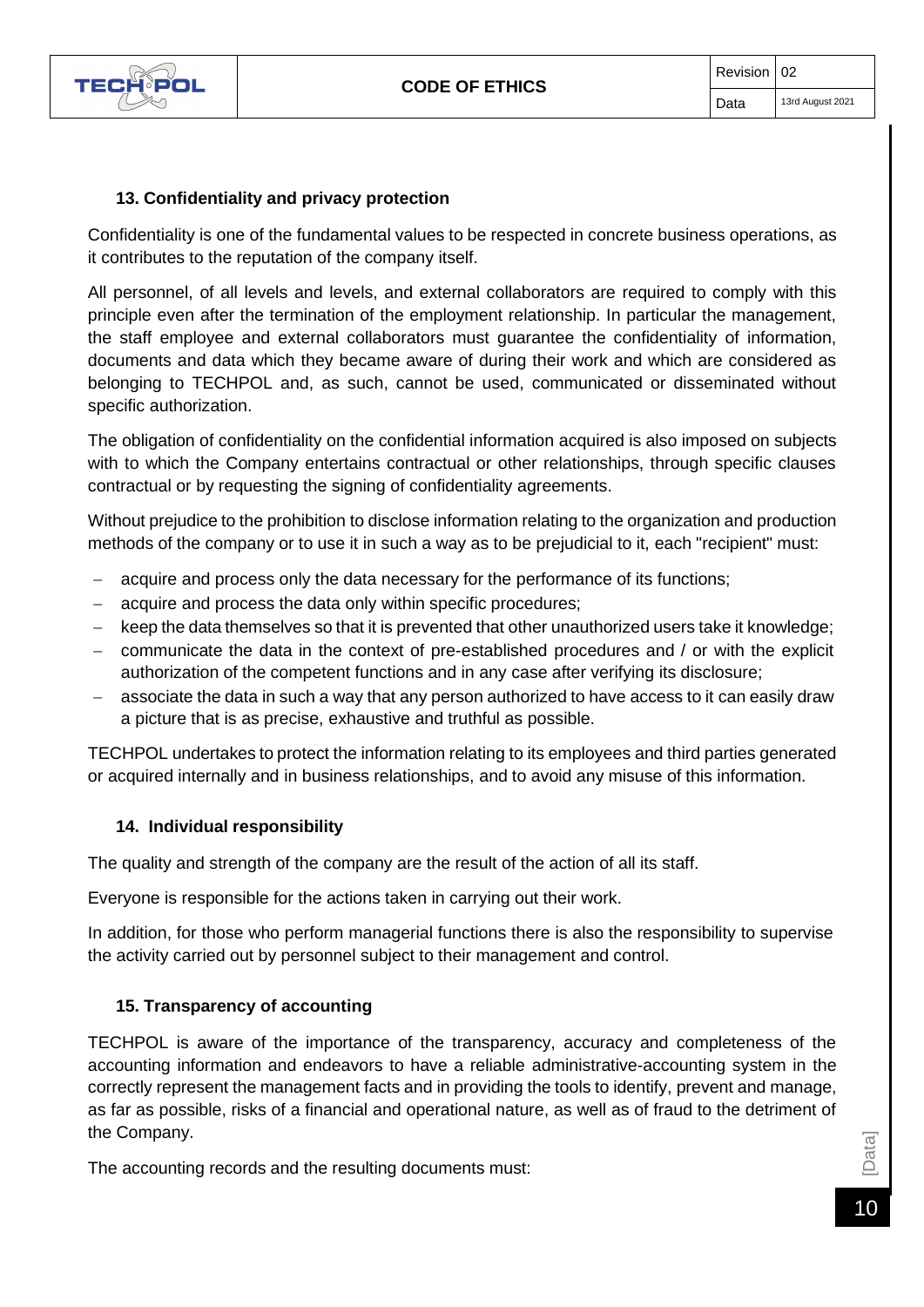

• be based on accurate, comprehensive and verifiable information;

• reflect the nature of the transaction to which they refer in compliance with external constraints (rules of law and accounting principles), as well as policies, plans, regulations and internal procedures;

• be accompanied by the relevant supporting documentation necessary to allow analysis and objective checks.

In the activity of accounting for the facts relating to the management of the Company, the employees and collaborators are required to scrupulously comply with current legislation and internal procedures in so that each operation is not only correctly recorded but also authorized, verifiable and legitimate.

The accounting records must make it possible to:

• produce accurate and timely economic, equity and financial statements;

• provide the tools to identify, prevent and manage, as far as possible, fraud and risks of a financial and operational nature;

• carry out controls that reasonably allow to guarantee the safeguarding of the value of assets and loss protection.

All employees and collaborators are required to operate so that the management facts are represented correctly and promptly, so that the administrative accounting system can achieve

all the purposes described above.

Adequate supporting documentation of the activity is kept in the records for each operation carried out, in order to allow:

• easy accounting entry;

• identification of the different levels of responsibility, i.e. who authorizes, carries out, records, verify the operation itself;

• accurate reconstruction of the transaction, also to reduce the probability of errors interpretative.

Each record must reflect exactly what is shown in the supporting documentation.

It is the duty of each "recipient" to ensure that the documentation is easily traceable and ordered according to logical criteria. Employees and collaborators are required to act transparently towards the board of statutory auditors and the body in charge of the audit, in addition to providing them with the utmost cooperation in the carrying out the respective verification and control activities.

If they become aware of omissions, falsifications, negligence in accounting or of the documentation on which the accounting records are based, are required to report the facts to their own superior or the competent function.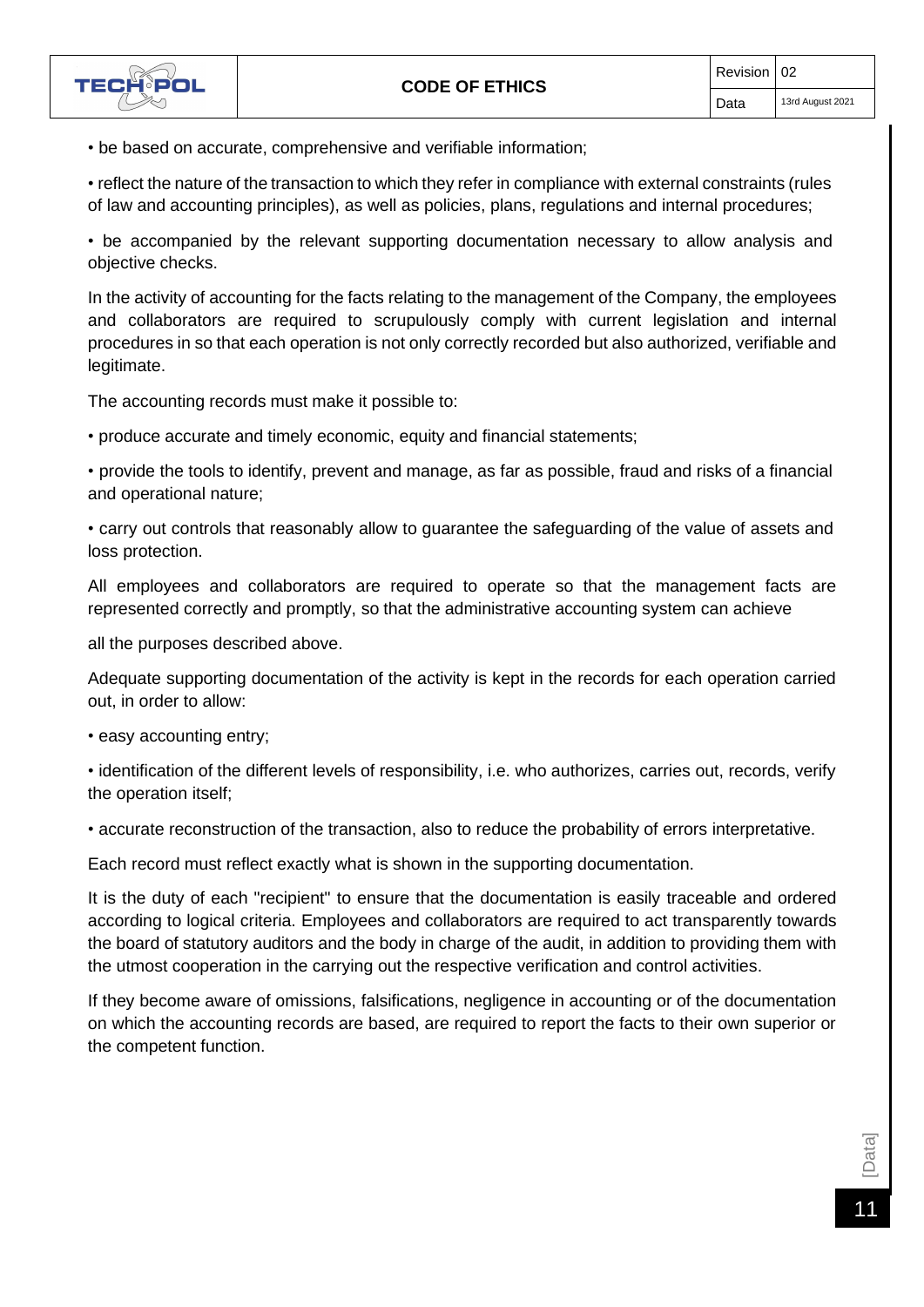

#### **16. Rules and standards of ethical behavior in the conduct of company activities**

<span id="page-12-0"></span>TECHPOL structures and develops its business activity by applying the identified ethical principles in this Code and requesting its "recipients" to adapt their behavior to this setting under any circumstances.

#### **17. Relationship with external collaborators**

<span id="page-12-1"></span>The Company proceeds with the identification and selection of collaborators and consultants with absolute impartiality, autonomy and independence of judgment.

External collaborators (consultants, professional firms, intermediaries, etc.) are required to observe the principles contained in this Code.

The directors and all employees of TECHPOL, in relation to their duties, must:

- carefully evaluate the opportunity to use external collaborators;
- select only counterparties with adequate professional qualification and reputation;

• obtain from the external collaborator the assurance of constant satisfaction of more convenient relationship between level of performance, quality, cost and time;

• operate within the laws and regulations in force;

• request external collaborators to abide by the principles of this Code and include in the contract the express obligation to abide by it;

• promptly report to their superior or to any competent function behavior of the external collaborator who appears contrary to the ethical principles of the Code.

Behavior contrary to the principles expressed in the Code of Ethics can be considered serious nonfulfillment of the duties of correctness and good faith in the execution of the contract, reason for injury of the fiduciary relationship and just cause for termination of contractual relationships.

#### **18. Relations with partners and third parties**

<span id="page-12-2"></span>TECHPOL may undertake business initiatives jointly with other subjects within the limits of the provisions of the Articles of Association.

It is TECHPOL's goal to conduct business exclusively with clients, consultants and counterparties reputable commercial persons who are engaged in legal business activities and whose skills

financial assets are of lawful origin.

TECHPOL observes export control laws and regulations, imports and customs matters.

In developing these initiatives, all directors, employees and collaborators must: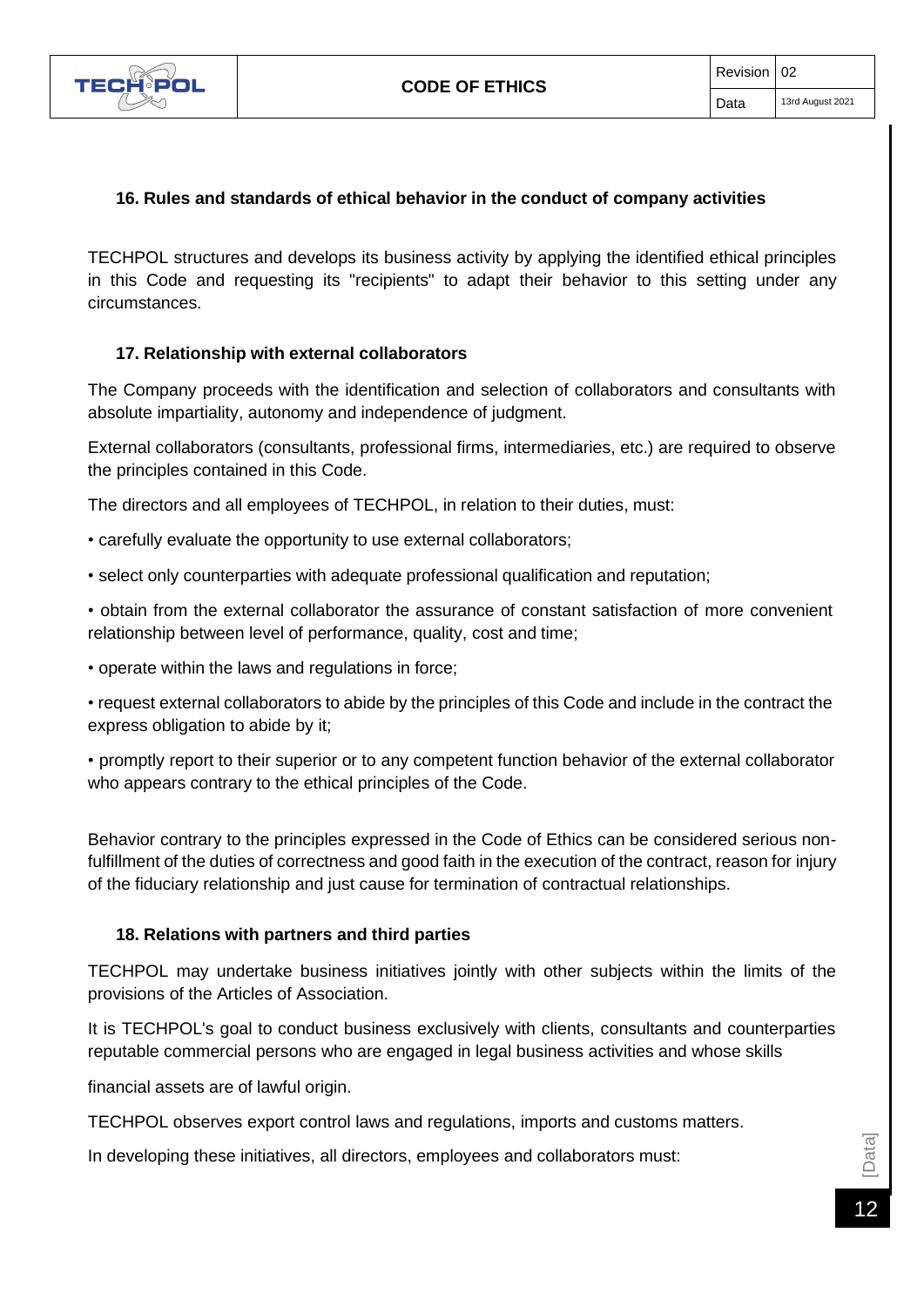

- − establish relationships with partners or other shareholders who are inspired by comparable ethical principles or however compatible with those of TECHPOL;
- − ensure that no partner is guaranteed disproportionate treatment favorable or unfavorable with respect to his contribution;
- − ensure the transparency of the agreements and avoid the signing of pacts or secret agreements contrary to current legislation;
- − maintain frank, open and collaborative relationships with partners;
- − promptly report to their superior or to any competent function conduct of a partner or shareholder that appears to be contrary to the ethical principles of the Code.

In particular, Techpol guarantees the following principles of Business ethics in relations with third parties:

- abolition of Corruption, extortion and bribery
- Privacy Respect
- Financial responsibility
- Disclosure of Information
- Fair competition and anti-trust
- Avoiding Conflicts of interest
- Avoiding Counterfeit parts
- Respect of Intellectual property
- Export controls and economic sanctions
- <span id="page-13-0"></span>Whistleblowing and protection against retaliation

#### **19. Relations with Customers**

In carrying out its business and managing customer relations, the Company abides by scrupulously with the law, the principles of this Code, the existing contracts and the internal procedures. In particular, it is mandatory to:

• supply, with efficiency and courtesy, within the limits of the contractual provisions, quality products;

• provide accurate, timely and comprehensive information about the services to the customer can make informed decisions.

#### **20. Relations with suppliers**

<span id="page-13-1"></span>In relations for the supply of goods and the provision of services, the Company operates in compliance with the law, the principles of this Code, existing contracts and company procedures. Employees in charge of relations with suppliers and service providers must proceed with the selection of themselves and to the management of the related relationships according to criteria of impartiality and fairness, avoiding situations of conflict of interest, even potential, with thesame, reporting to the relevant functions the existence or occurrence of such situations.

In relations of procurement and, in general, of supply of goods and / or services, the "recipients" of the rules of this Code are required to:

• observe the internal procedures for the selection and management of relations with suppliers;

• do not preclude any supplier company in possession of the required requisites from the possibility of compete to win a supply, adopting evaluation criteria in the selection objective, according to declared and transparent methods;

• maintain an open dialogue with suppliers, in line with good commercial practices.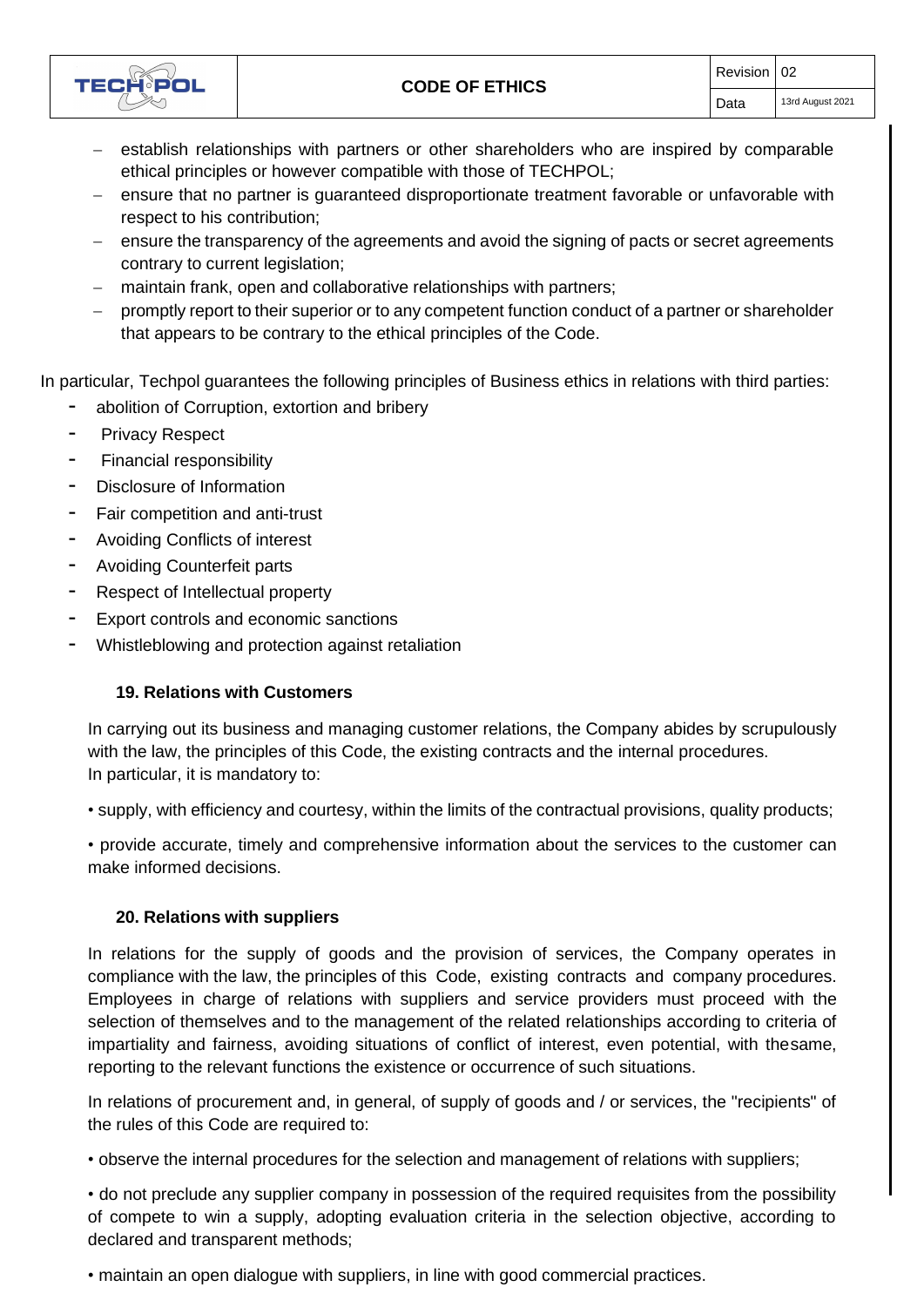

#### **CODE OF ETHICS**

[Data]

TECHPOL expects its suppliers to share TECHPOL values and comply with all laws applicable, as well as acting in accordance with the principles similarly adopted by TECHPOL assuming the relative responsibilities towards the subjects involved and the environment as per title exemplary prohibiting corruption, respecting the fundamental human rights of its workers, observing the laws on the prohibition of child labor, assuming the responsibility and safety of its collaborators and ensure environmental protection in compliance with regulations and standards applicable internationals.

In particular Techpol expects the compliance of its suppliers with respect to the following issues:

- Prohibition of Child labour and young workers
- Right Wages and benefits
- Right Working hours
- Prohibition of Modern slavery servitude and forced or compulsory labour and human traffick
- Freedom of association, incl. collective bargaining
- Harassment and non-discrimination
- Health and Safety
- Avoiding Corruption, extortion and bribery
- Privacy and data protection
- Fair competition and anti-trust
- Conflicts of interest
- Whistleblowing and protection against retaliation
- GHG emissions, energy efficiency and renewable energy
- Water quality and consumption
- Air quality
- Sustainable resources management and waste reduction
- Responsible chemical management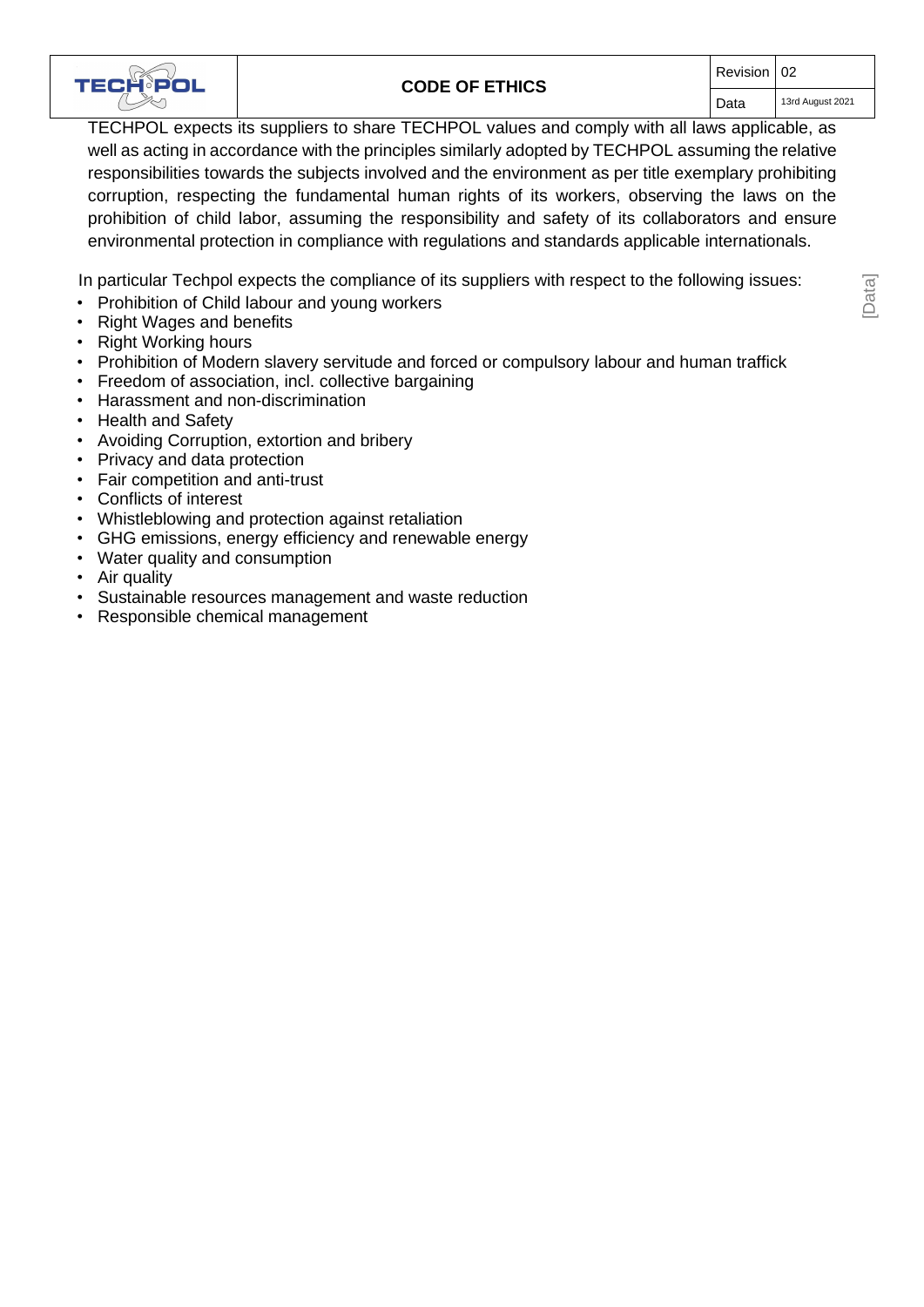

## **21. Relations with competitors**

<span id="page-15-0"></span>The Company recognizes the fundamental importance of a competitive market and strictly respects it the provisions of the law on competition and refrains from engaging in conduct deceptive, collusive and, more generally, any behavior that can integrate a form of unfair competition.

### **22. Relations with supervisory and control subjects**

<span id="page-15-1"></span>The Company imprints its relations with the subjects in charge of supervision and control to the utmost collaboration in full respect of their role, undertaking to promptly execute theirs prescriptions.

The Company undertakes to provide all the information requested by the persons in charge of supervision and al control, in a complete, correct, adequate and timely manner. To this end, the Company prepares and implements the appropriate internal communication and collection, processing and transmission procedures of the information requested by these subjects.

### **23. Work ethics, protection and enhancement of employees**

<span id="page-15-2"></span>The Company ensures the widest dissemination of the Code of Ethics among employees and collaborators. It proceeds with the identification and selection of employees with absolute impartiality, autonomy and independence of judgment, in full compliance with current legislation and internal procedures.

TECHPOL requires its employees to know and observe the provisions of the Code of Ethics and which, compatibly with individual possibilities, promote their knowledge among the newly hired employees, as well as from third parties involved in the application of the same with whom come into contact for reasons of their office.

Employees are obliged to:

- refrain from conduct contrary to the rules of the Code of Ethics and demand compliance with it;
- − contact their superiors or the functions appointed to do so in case of need for clarification on the methods of application of the same;
- − promptly report any direct news to superiors or to the Supervisory Body detection or reported by others, regarding possible violations of the rules of the Code of Ethics as well as any requestto violate the rules that has been addressed to them;
- − collaborate in the verification of possible violations with the structures assigned to this.

Any unfounded report made in bad faith in order to cause damage to colleagues and / or collaborators will be considered an infringement and disciplined.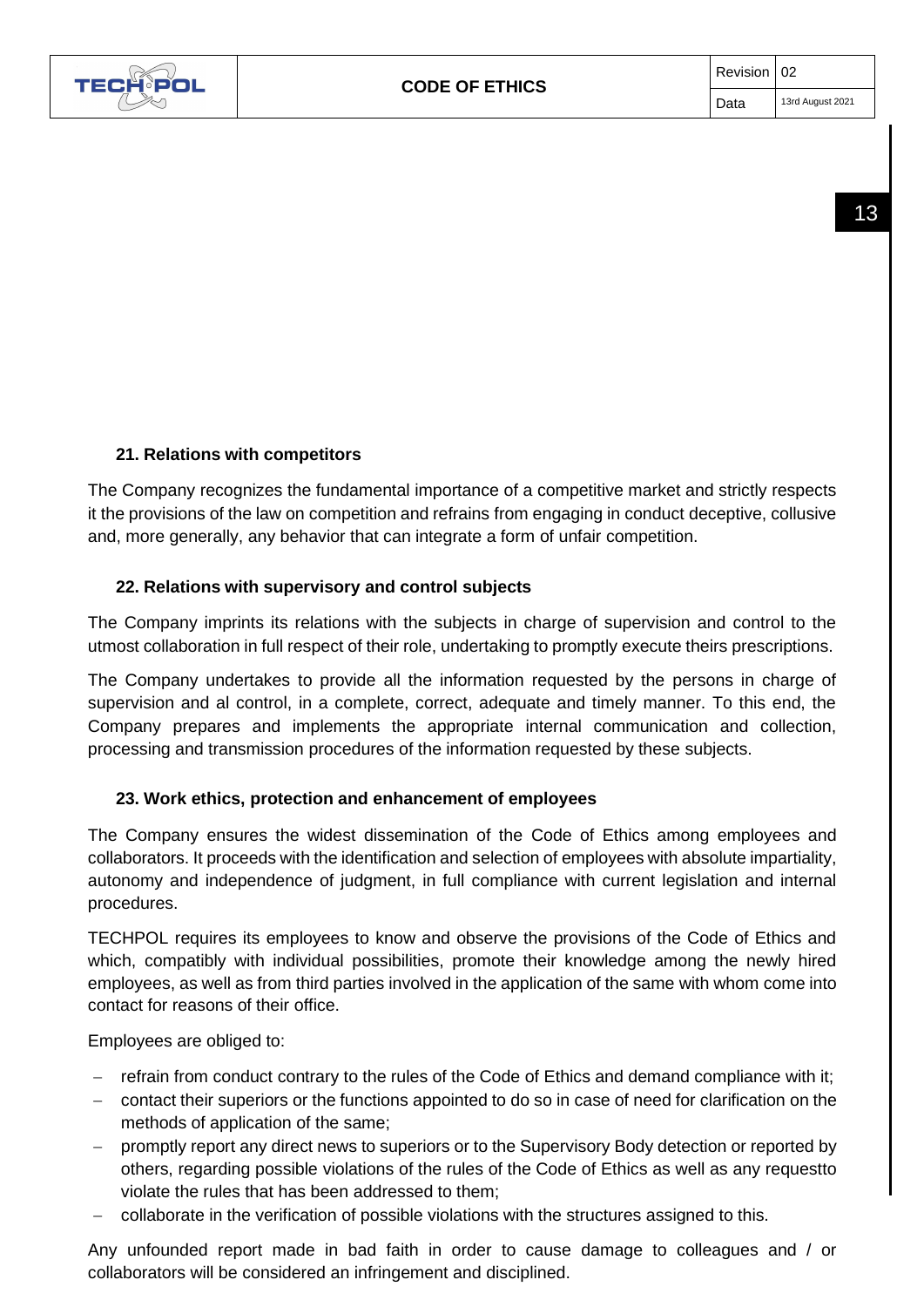

The company pays the utmost and constant attention to the enhancement of human resources. To that end considers the merit criterion, professional competence, honesty and correctness of conduct privileged grounds for the adoption of any decision concerning career e any other aspect relating to the employee.

Employees are required to carry out a conduct that is constantly respectful of the rights and of the personalities of colleagues, collaborators and third parties, regardless of their position hierarchical within the Company.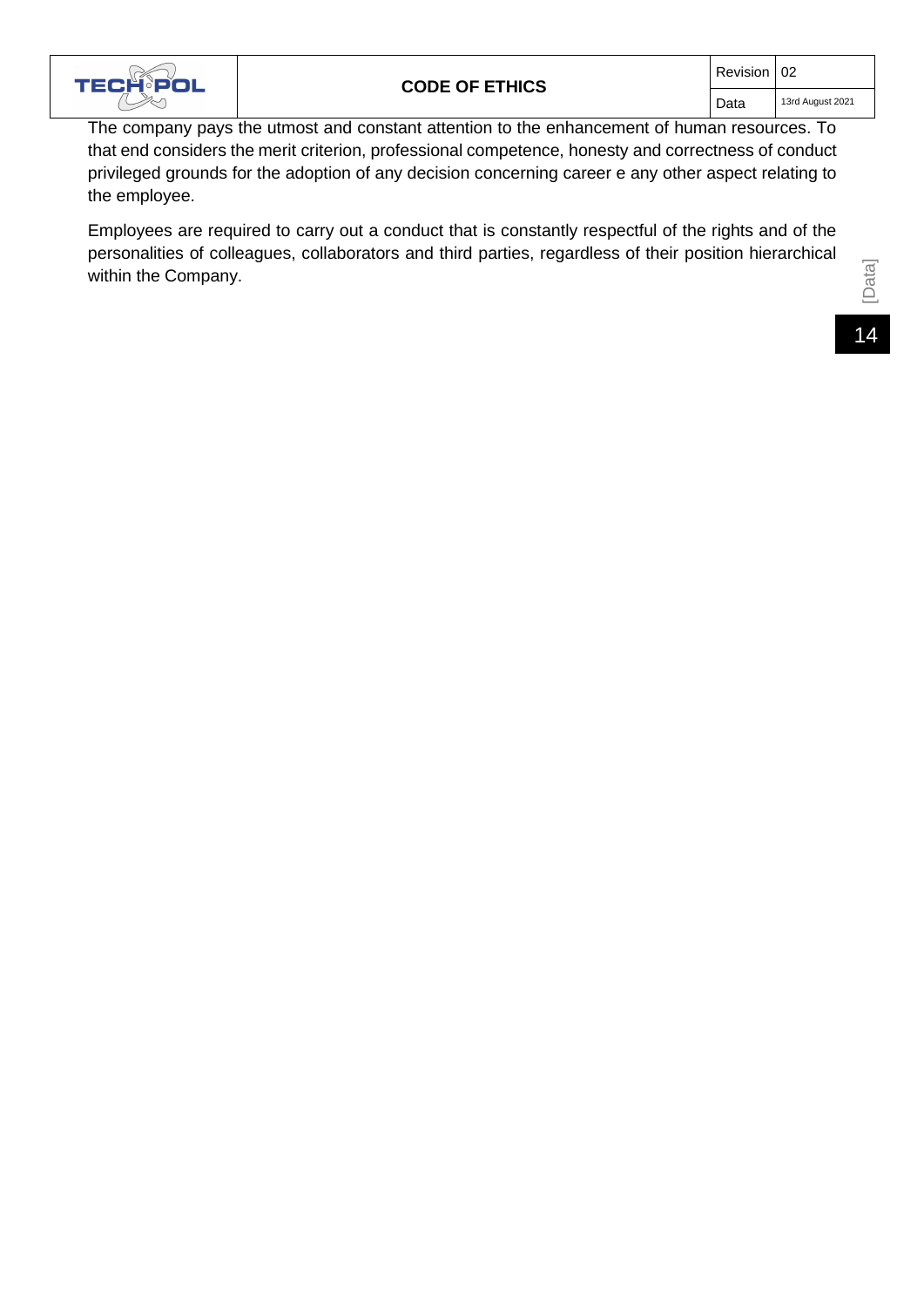

TECHPOL recognizes and respects the right of employees to participate in investments, business or ad activities of another kind outside of that carried out in the interest of the Company itself, provided that it is activities permitted by law and / or by the sector national collective bargaining agreement, as well as compatible with the obligations undertaken in quality of employees.

#### **24. Protection of employee dignity and integrity**

<span id="page-17-0"></span>TECHPOL recognizes that human resources are an indispensable element for existence, the development and success of the company and that the motivation and professionalism of its staff they are an essential factor in maintaining competitiveness.

The company is therefore committed to developing skills and stimulating skills and potential of its employees so that they find full realization in achieving the objectives.

The Company offers equal employment opportunities to all employees based on specific qualifications professional and performance capabilities, without any discrimination as the function competent selects, hires and manages employees based on criteria of competence and merit, without any consideration of race, religious belief, sex, age, ancestry, respecting the laws and regulations in force.

Employees who believe they have suffered discrimination can report the incident to the function of Personnel and / or their manager who will proceed to verify the actual violation of the Code Ethical.

The Company reaffirms its commitment to preserve the moral and physical integrity of its employees, collaborators and consultants.

The competent functions ensure that the working environment is not only adequate from the point of view of personal safety and health, free from bias and that each individual is treated with respect, without any intimidation and respecting his moral personality, avoiding illicit acts conditioning and undue inconvenience.

#### **25. Occupational health and safety**

<span id="page-17-1"></span>TECHPOL considers the environment and nature fundamental values and heritage of all, to be protected and by stick up for. To this end, the Company, as part of its activities, is committed to contributing to development and well-being of the communities in which it operates, pursuing the objective of guaranteeing safety and the health of employees, external collaborators, customers and to reduce the environmental impact.

The Company undertakes to manage its activities in full compliance with current legislation on the subject of environment, health, safety. Operational management must refer to advanced criteria of environmental protection and energy efficiency by pursuing the improvement of the conditions of occupational health and safety.

Research and technological innovation must be dedicated in particular to the promotion of products and processes increasingly compatible with the environment and characterized by an ever greater attention to the safety and health of operators.

The Company is committed to spreading a culture of safety by developing the awareness of risks and promoting responsible behavior on the part of employees and collaborators who, as part of their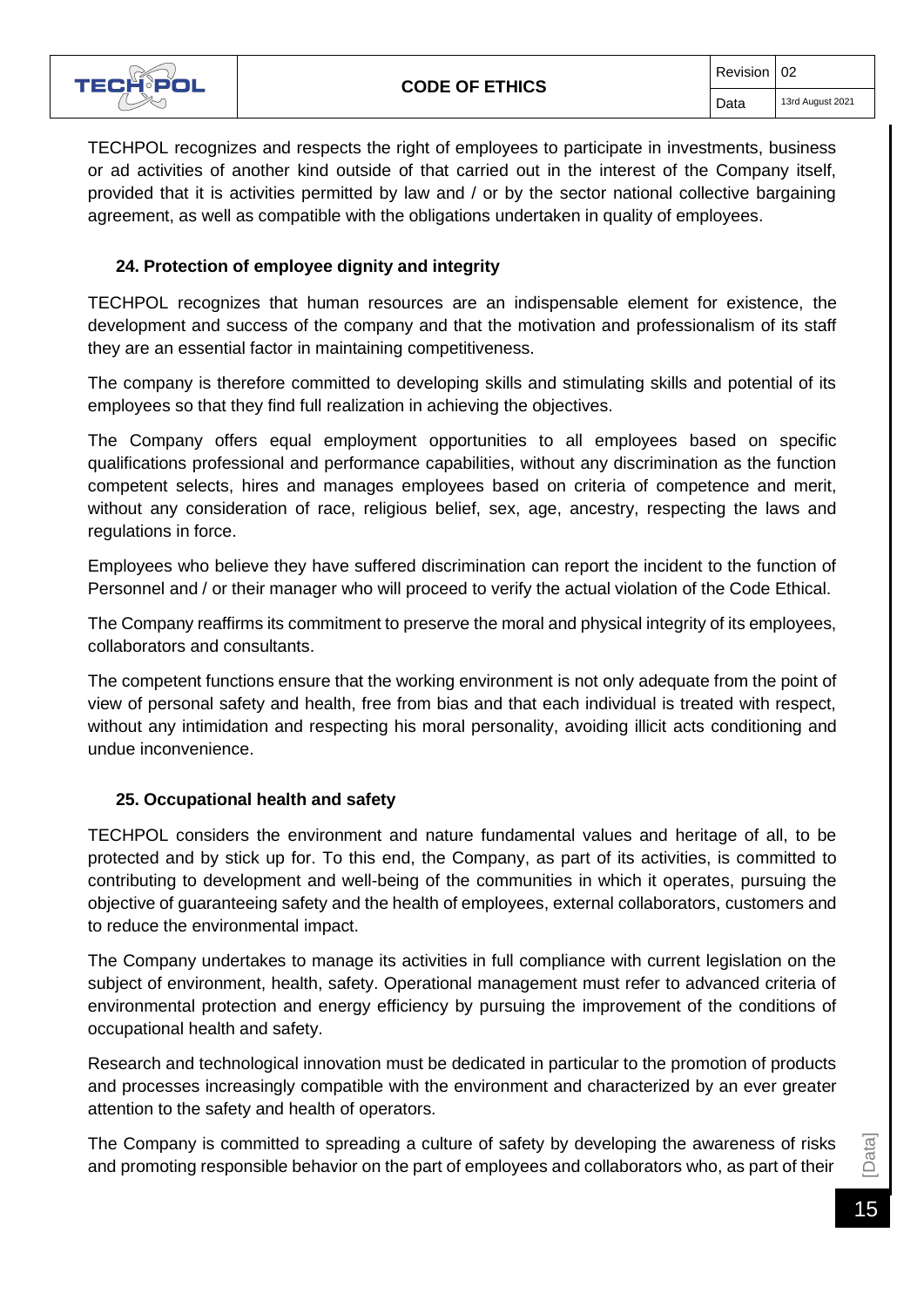

duties and functions, they participate in the risk prevention process, of protection of the environment and protection of health and safety towards oneself, of colleagues and third parties.

The general measures for the protection of the health and safety of workers that TECHPOL takes undertakes to adopt are:

- assessment of health and safety risks;
- − minimization of risks and limitation to a minimum of the number of workers exposed to risk;
- prevention planning;
- respect for the principles of ergonomics in the workplace;
- priority of collective protection measures over individual protection measures;
- limited use of chemical, physical and biological agents in the workplace;
- hygiene measures and health control of workers according to specific risks;
- − emergency measures to be implemented in the event of first aid, fire fighting, di evacuation of workers and serious and immediate danger;
- − use of warning and safety signs;
- − regular maintenance of environments, equipment, machines and systems;
- information, training, consultation and participation of workers or theirs representatives, on matters relating to safety and health in the workplace;
- adequate instructions to workers.

#### **26. Situation of conflict of interest, fair competition, antitrust and anti-corruption**

<span id="page-18-0"></span>All employees must ensure that every business decision is made in the best interests corporate; they must therefore avoid any situation of conflict of interest between activities personal or family economic and duties held in the Company.

If a manager, collaborator or employee finds himself in a situation that, too potentially, may constitute or lead to a conflict of interest is required to report it for promptly registered with his / her superior so that his / her actual presence is assessed and defined any intervention; activities cannot be conducted or carried out in favor of a company competitor of TECHPOL or engage in any competitive activity including collateral.

In the case of paid collateral activities, the subject must inform the manager in advance or in top line and obtain written permission. Occasional activities or sporadic engagements are not considered collateral activities. The authorization will be refused if the applicant has relations with the company / third party / or during the performance of their functions for TECHPOL.

Employees and collaborators are required to comply with the legislation on fair competition. Between behaviors that may constitute a violation of antitrust legislation:

- − Discuss prices, production, capacity, sales, offers, profits, margins with competitors profit, costs, distribution methods or any other parameter that may determine or influence the competitive conduct of the Company in order to induce the competitor to align to such conduct;
- To exert some influence on the resale prices charged to customers or to attempt to impose restrictions on the export or import of goods supplied by TECHPOL.

Finally, avoid obtaining information on competitors by resorting to industrial espionage, bribery, theft<br>or electronic eavesdropping, or knowingly disclosing false information about a competitor or its<br>products / services. or electronic eavesdropping, or knowingly disclosing false information about a competitor or its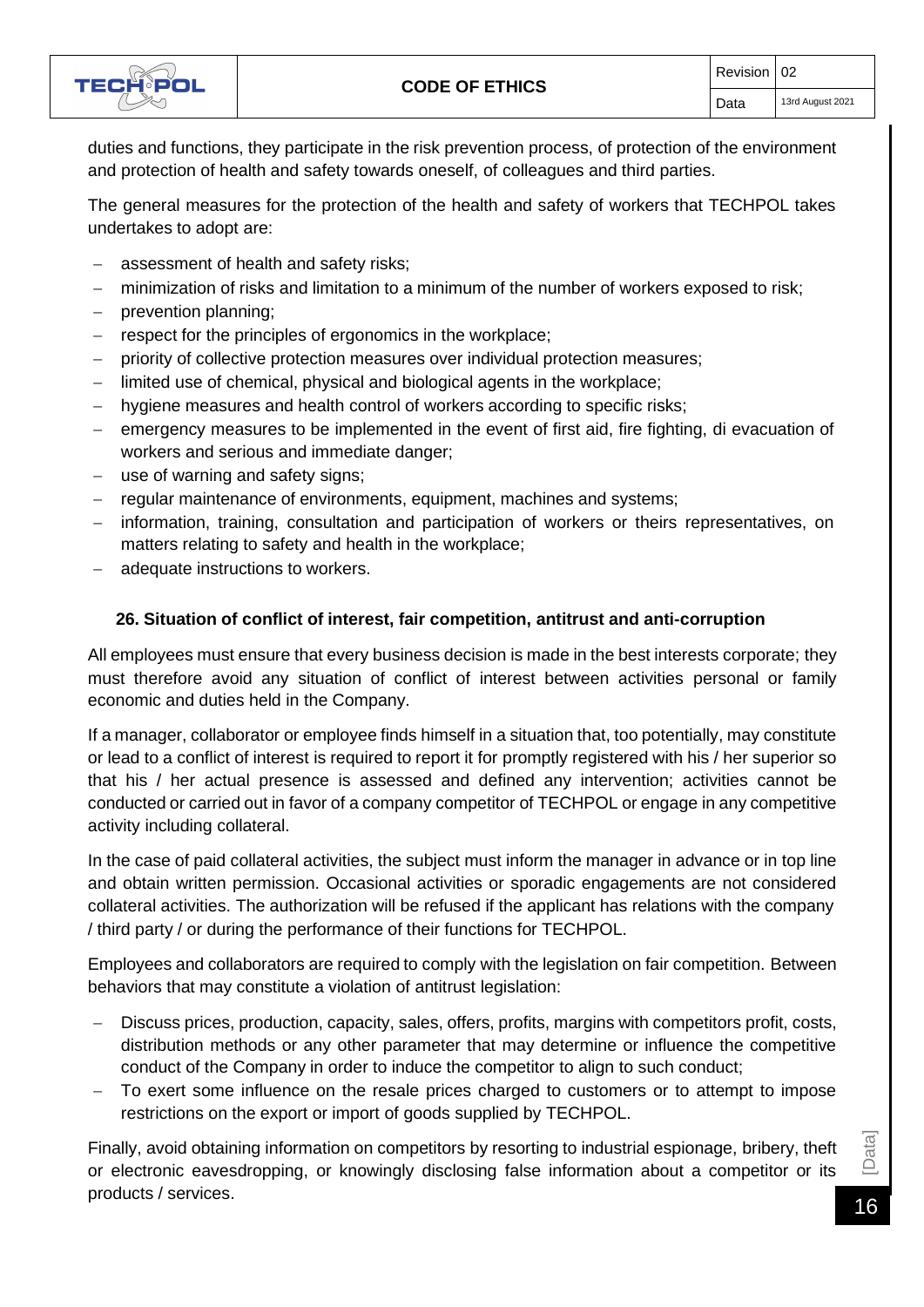

TECHPOL competes fairly in the market with the quality and price of its products, not offering undue advantages to third parties. Any offer, promise, grant or donation must be carried out in accordance with applicable laws and TECHPOL's policy and must not create the impression of bad faith or incorrectness. This means that none can be done offer, promise, concession or gift if it can reasonably be construed as a attempt to unduly influence an employee or as an act of bribery against of a commercial counterparty for the granting of a business advantage to TECHPOL.

#### **27. Harassment in the workplace**

<span id="page-19-0"></span>TECHPOL requires that no harassment is given in internal and external business relationships, meaning as such:

- − the creation of an intimidating, hostile or isolating work environment towards individuals or groups of workers;
- unjustified interference with the performance of other people's work;
- − the obstacle to the individual job prospects of others for mere reasons of personal competitiveness.

The Company prevents, as far as possible, and in any case persecutes mobbing and personal harassment of all kinds and therefore also sexual.

#### **28. Abuse of alcohol or drugs**

<span id="page-19-1"></span>The Company requires that each "recipient" personally contribute to maintaining the environment of work respectful of the sensitivity of others. In the course of work and in the workplace it is prohibited:

- serving under the effects of alcohol, drug or drug abuse substances of similar effect;
- − consume or transfer drugs for any reason during the performance working.

The Company undertakes to favor the social actions envisaged on the matter by the legislation in force.

#### **29. Smoking**

<span id="page-19-2"></span>In compliance with current legislation, it is forbidden to smoke in the workplace and, as established by the regulations in force, the Company identifies the subjects responsible for the control and request of application of administrative sanctions.

#### **30. Use of company assets**

<span id="page-19-3"></span>It is the duty of each employee to safeguard company assets with care and respect, avoiding improper use of assets available to him for office reasons.

The different use of the assets and resources owned by the company and supplied is not allowed to staff and collaborators due to the duties of their offices.

In no case is it allowed to collect or transmit information that promotes or incites racial hatred, exaltation of violence or other criminal acts, or which contain material considered offensive from a sexual point of view in the context of the reference cultural environment.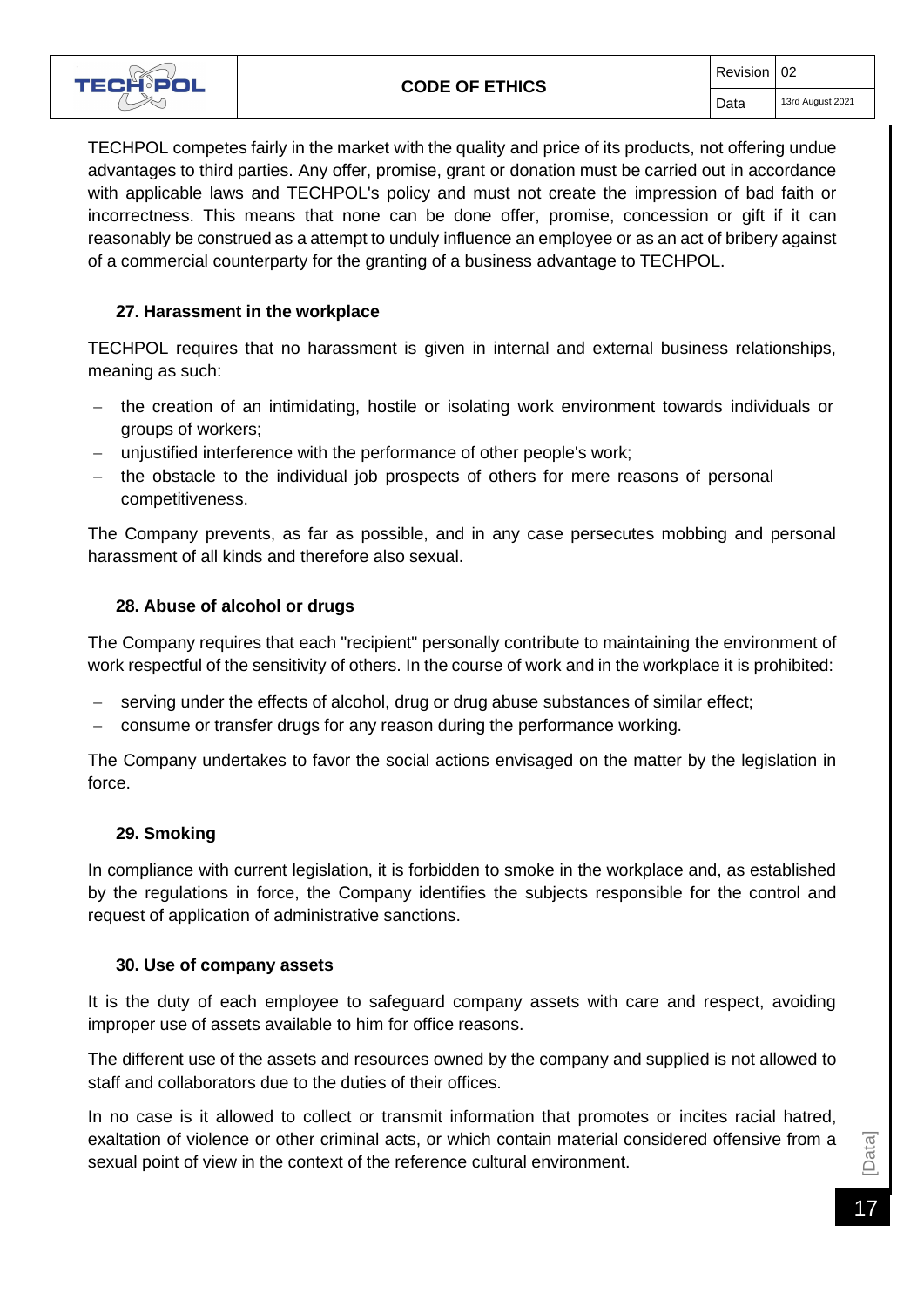

Employees and collaborators are not allowed without the prior authorization of their own top line manager, composing archives, databases, video or audio recordings, or reproductions using TECHPOL equipment or facilities, except for purposes directly connected to the business activity.

#### **31. Anti-money laundering**

<span id="page-20-0"></span>TECHPOL and all its collaborators must never carry out or be involved in activities such as involve money laundering (i.e. acceptance or treatment) of proceeds from criminal activities in any form or way.

The Company and all its collaborators must check the information available in advance (including financial information) on commercial counterparties, suppliers and third parties in general, in order to ascertain their respectability and the legitimacy of their activity before establishing with these relationships business. They must also comply with all the provisions regarding accounting and registration and financial reporting applicable to cash flows and payments associated with other transactions and contracts.

TECHPOL must always comply with the application of anti-money laundering regulations in any competent jurisdiction.

#### **32. Internal controls**

<span id="page-20-1"></span>The "recipients" must be aware of the existence of control procedures and aware of the contribution that these make to the achievement of corporate objectives and efficiency. For checks internal means all the tools necessary or useful to direct, manage and verify the activities of the Company with the aim of ensuring compliance with laws and company procedures, protecting company assets, efficiently manage business and provide accurate accounting and financial data e complete.

The responsibility for creating an effective internal control system is shared at every operational level. Consequently, all the "recipients", within the scope of the functions performed, are responsiblefor the definition, implementation and correct functioning of the controls relating to the operating areas entrusted to them. As part of their competences, the function managers are required to participate in the company control system and to involve their collaborators.

Each operation and transaction must be correctly recorded, authorized, verifiable, legitimate, consistent and congruous.

#### <span id="page-20-2"></span>**33. Methods of implementation, control and sanctions**

#### *33.1 The Supervisory Body*

<span id="page-20-3"></span>The Code of Ethics represents a non-derogable general principle of the Organizational Model, management and control adopted by the Company. The body appointed to supervise the correct and timely application of the Model as well as on compliance with the principles of this Code of Ethicsis therefore the Supervisory Body, which coordinates properly with the Company's bodies and functions competent.

The Supervisory Body in the exercise of its functions has free access to data and company information useful for carrying out its activities.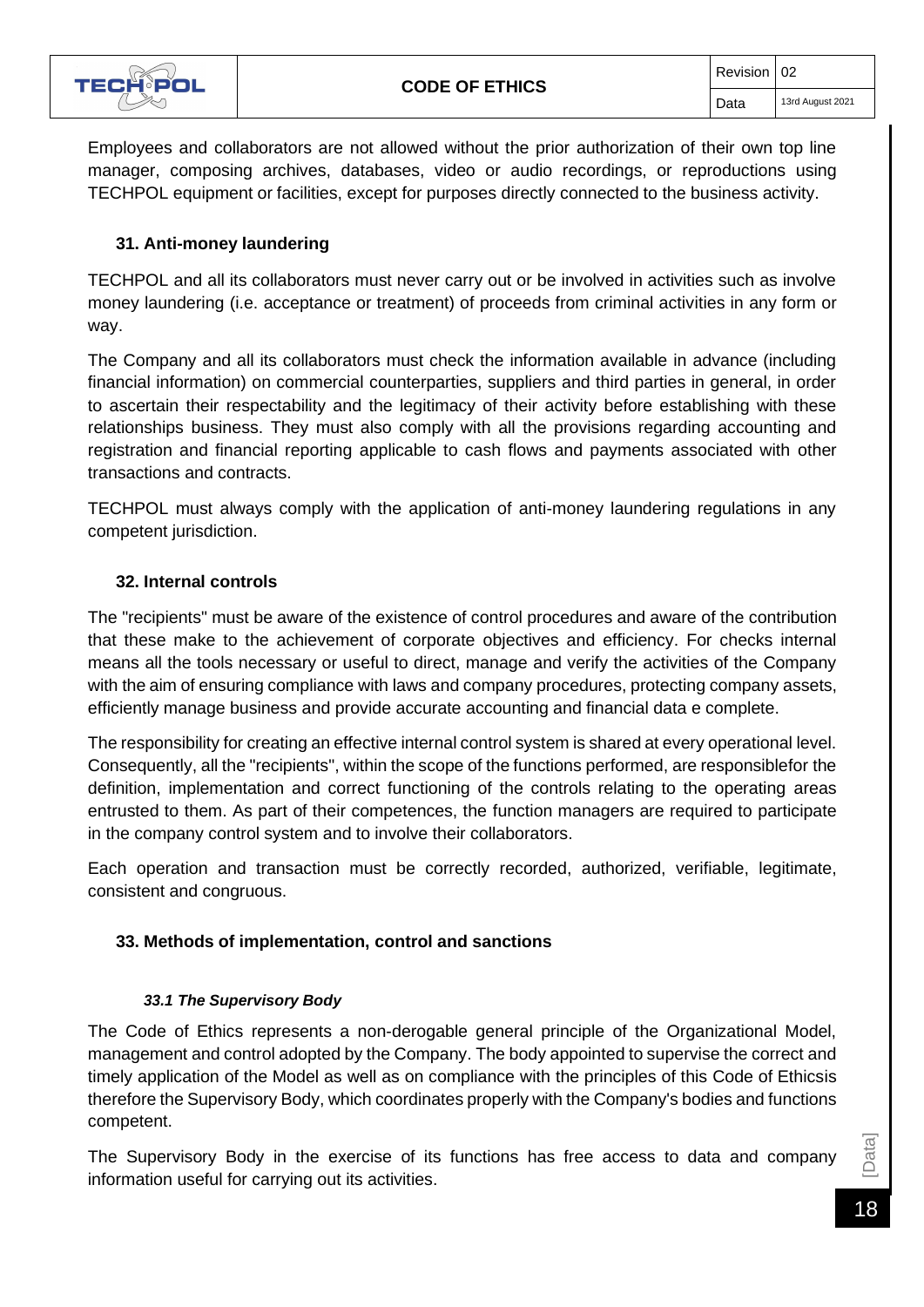

The corporate bodies and their members, employees, consultants, collaborators and third parties who act on behalf of the Company, they are required to cooperate fully in favoring the performance the functions of the Supervisory Body.

#### *33.2 Compliance with the code and reports*

<span id="page-21-0"></span>The corporate bodies and their members, employees, consultants, collaborators and third parties who act on behalf of the Company are required to promptly report to the Supervisory Body:

- any violations or inductions to violate laws or regulations, prescriptionsof this Code of Ethics, of internal procedures and of the components of the Model;
- any irregularity or negligence in keeping the accounts, in the conservation of the relative documentation, in the fulfillment of accounting or management reporting obligations internal;
- any requests for clarification on the evaluation of the correctness of one's own behavior or others, as well as possible shortcomings of this Code of Ethics or proposed amendments and / or integration of the Code of Ethics itself

The corporate bodies and their members, employees, consultants, collaborators and third parties who act on behalf of the Company are required to promptly report to the Supervisory Body any information relating to the commission of crimes, unlawful acts, or otherwise contrary behavior the rules of conduct provided for by this Code of Ethics, by the Organization and Management Model and Control adopted by the Company and by further internal regulations that are relevant for the purposes of compliance with Legislative Decree 231/2001.

#### *33.3 Whistleblowing*

<span id="page-21-1"></span>TECHPOL Srl promotes the prevention and verification of any illegal conduct or, in any case, contrary to the Code of Ethics and Conduct. The Company encourages Recipients to report promptlyto the Supervisory Body any illegal conduct or, in any case, contrary to the Code ethics and behavior,which they become aware of by reason of their relationships with Society. Outside the cases of liability by way of slander or defamation, or for the same title pursuant to Article 2043 of the Civil Code, the Recipient who reports in good faith to the Body unlawful conduct or, in any case, contraryto the Code of Ethics and Conduct, of which it is who became aware of his relations with the Company, cannot be sanctioned.

Towards Collaborators who make reports within the whistleblowing system introduced by the Company, no form of retaliation or measure is permitted or tolerated discriminatory, direct or indirect, affecting working conditions for related reasons directly or indirectly to the complaint.

To this end, discriminatory measures are understood to be unjustified disciplinary actions, harassment on workplace and any other form of retaliation that results in intolerable working conditions.

Any form of abuse of the whistleblowing system, carried out through reports, is also prohibited manifestly opportunistic and / or carried out for the sole purpose of damaging the accused or others subjects, as well as through improper use or intentional exploitation of the institution.

The Company, in order to guarantee the effectiveness of the whistleblowing system, has regulated with specific provisions for reporting by employees, directors and members of the bodies companies The Company, in order to guarantee the effectiveness of the whistleblowing system, has regulated<br>with specific provisions for reporting by employees, directors and members of the bodies companies<br>as well as by third partie